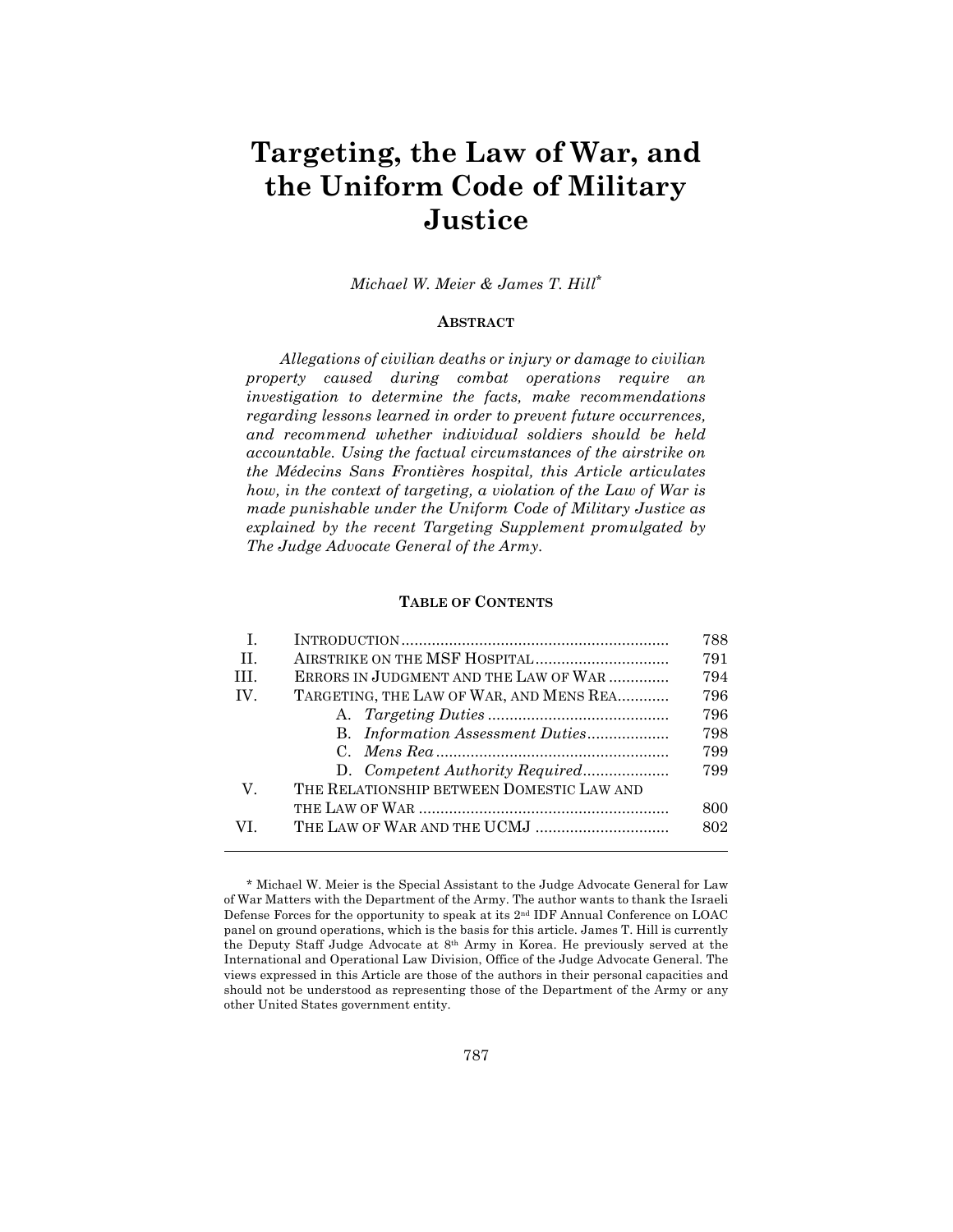| 788   | VANDERBILT JOURNAL OF TRANSNATIONAL LAW | <i>[VOL.</i> 51:787] |
|-------|-----------------------------------------|----------------------|
|       | A. Public Authority Justification and   |                      |
|       |                                         | 802                  |
|       | B. Grave Breaches of the Law of War     | 804                  |
| VII – |                                         | 806                  |

#### I. INTRODUCTION

In ground operations, one of the most difficult tasks for soldiers under the Law of Armed Conflict is targeting. In making a targeting decision, parties to an armed conflict must conduct an attack in accordance with the principles of distinction and proportionality, which impose a duty to assess available information to determine whether a particular attack would be lawful.**<sup>1</sup>** This is especially true when conducting an attack in a populated area with civilians and civilian objects in close proximity to the fighting, which often leads to unintended civilian casualties and damage to civilian objects. On the night of October 2, 2015, that is exactly what happened in Kunduz, Afghanistan, when an AC-130 gunship mistook a hospital operated by Médecins Sans Frontières (MSF), also known as Doctors Without Borders, for a Taliban compound. During a thirty minute period, the AC-130 gunship fired more than two hundred rounds at the hospital, resulting in the tragic death of over thirty civilians and injuring an additional thirty-seven others.**<sup>2</sup>**

Almost immediately after the attack, MSF, through its General Director, Christopher Stokes, in addition to calling for an international investigation, stated in pertinent part:

Not a single member of our staff reported any fighting inside the MSF hospital compound prior to the US airstrike on Saturday morning. The hospital was full of MSF staff, patients and their caretakers. It is 12 MSF staff members and ten patients, including three children, who were killed in the attack. We reiterate that the main hospital building, where medical personnel were caring for patients, was repeatedly and very precisely hit during each aerial raid, while the rest of the compound was left mostly untouched. We condemn this attack, which constitutes a grave violation of International Humanitarian Law.**<sup>3</sup>**

<sup>1.</sup> U.S. DEP'T OF DEF., LAW OF WAR MANUAL § 5.4.2 (Dec. 2016) [hereinafter DOD LAW OF WAR MANUAL].

<sup>2.</sup> U.S. FORCES-AFGHANISTAN, INVESTIGATION REPORT OF THE AIRSTRIKE ON THE MÉDECINS SANS FRONTIÈRES/DOCTORS WITHOUT BORDERS TRAUMA CENTER IN KUNDUZ, AFGHANISTAN ON 3 OCTOBER 2015 [hereinafter KUNDUZ INVESTIGATION REPORT].

<sup>3.</sup> *Statement on Kunduz Hospital Bombing*, MÉDECINS SANS FRONTIÈRES USA (Oct. 4, 2015), http://www.doctorswithoutborders.org/article/statement-kunduz-hospitalbombing [https://perma.cc/C69P-Y5YE] (archived Feb. 4, 2018) [hereinafter MSF Press Release].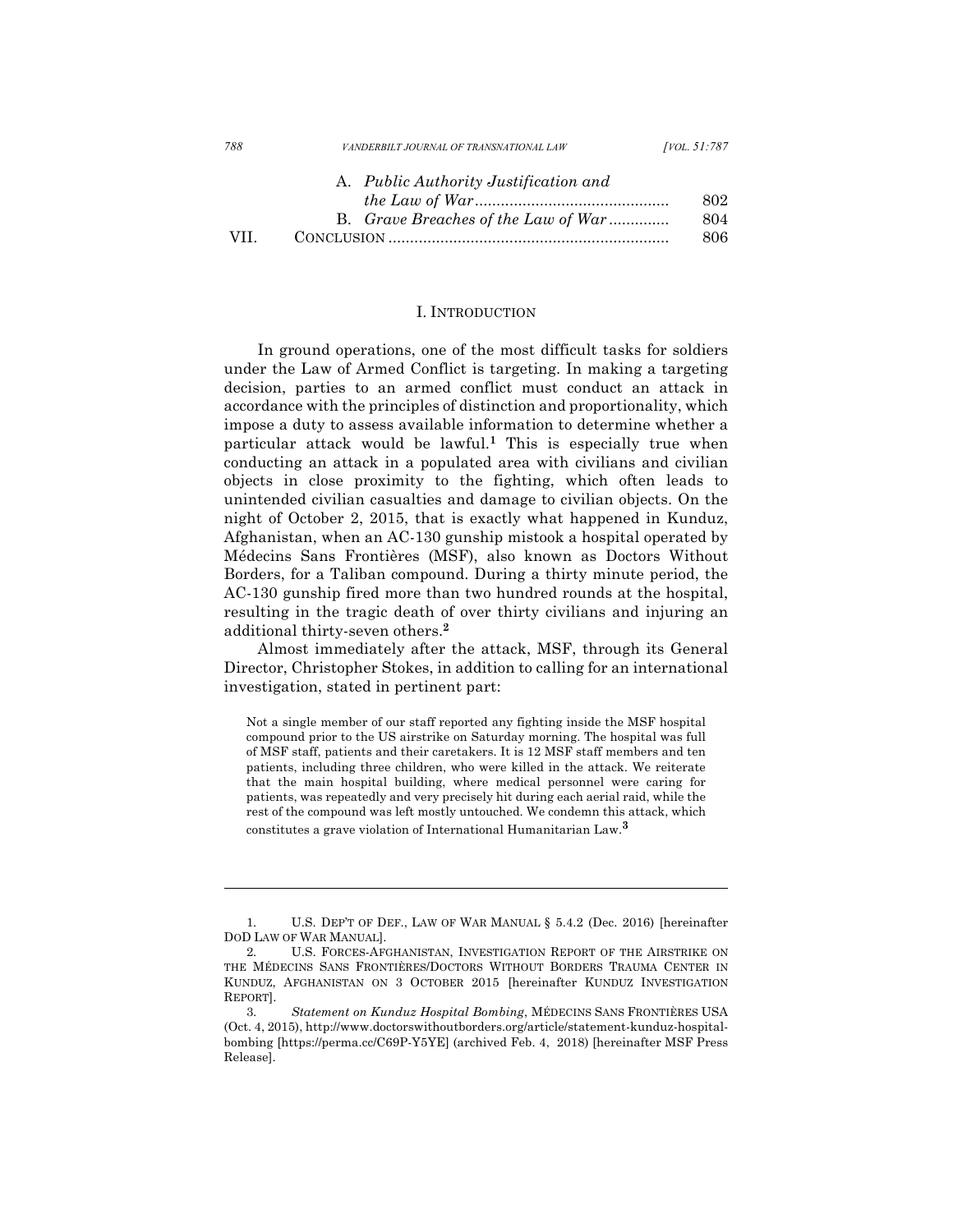MSF's outrage over the airstrike on the hospital is certainly understandable. The airstrike was a horrible tragedy, but did it amount to a "grave violation" as MSF alleged?

A Department of Defense investigation**<sup>4</sup>** disagreed, asserting "this tragic incident was caused by a combination of human errors, compounded by the process and equipment failures" and the fact "that the aircrew [was] 'unaware' . . . they were firing on a hospital."**<sup>5</sup>** Yet, the investigation did not cite to any authority that distinguished "human errors" from a violation of the Law of War, nor did it adequately address Mr. Stokes's assertion that the incident constituted a "grave violation of International Humanitarian Law."**<sup>6</sup>**

When there is an allegation of civilian deaths or injury, or damage to civilian property, caused during combat operations, commanders must review or investigate those incidents. Such an investigation requires the reviewing commanders to consider relevant and credible information from all available sources, such as other agencies, partner governments, and nongovernmental organizations, and to take measures to mitigate the likelihood of future civilian casualties.**<sup>7</sup>**

When an Army Commander appoints such an investigation, it must be conducted pursuant to Army Regulation (AR) 15-6, **<sup>8</sup>** and the investigating officer must determine the facts and make recommendations regarding lessons learned in order to alleviate future similar occurrences, as well as determine whether individual soldiers should be held accountable.**<sup>9</sup>** In the case of the MSF incident, an officer conducted an AR 15-6 investigation, and an Army Judge Advocate completed a legal review and determined the Kunduz investigation was in compliance with AR 15-6.**<sup>10</sup>**

Although the investigation may have been conducted in compliance with AR 15-6, The Judge Advocate General (TJAG) of the Army believed US Army investigative procedures should be improved to address international law issues. In particular, TJAG was concerned that "legitimacy"—a principle of warfare for US joint operations**11**—

<sup>4.</sup> KUNDUZ INVESTIGATION REPORT, *supra* note 2.

<sup>5.</sup> Barbara Starr & Ryan Browne, *Pentagon: U.S. bombing of Afghanistan Hospital not a 'War Crime'*, CNN (Apr. 29, 2016), http://www.cnn.com/2016/ 04/29/politics/u-s-airstrike-hospital-afghanistan-investigation/index.html [https://perma.cc/KRW2-XD3W] (archived Feb. 4, 2018).

<sup>6</sup> MSF Press Release, *supra* note 3.

<sup>7.</sup> Exec. Order No. 13732, 81 Fed. Reg. 44485 (July 7, 2016).

<sup>8.</sup> *See generally* U.S. DEP'T OF ARMY REG. 15-6, PROCEDURES FOR ADMINISTRATIVE INVESTIGATIONS AND BOARDS OF OFFICERS (Apr. 1, 2016) [hereinafter AR 15-6].

<sup>9.</sup> *Id*. at § II.

<sup>10.</sup> KUNDUZ INVESTIGATION REPORT, *supra* note 2, at 7–9.

<sup>11.</sup> JOINT CHIEFS OF STAFF, JOINT PUB. 3-0, JOINT OPERATIONS, at I-2 fig. I-1 (2011) (asserting that "legitimacy" is a principle of war for joint operations, the other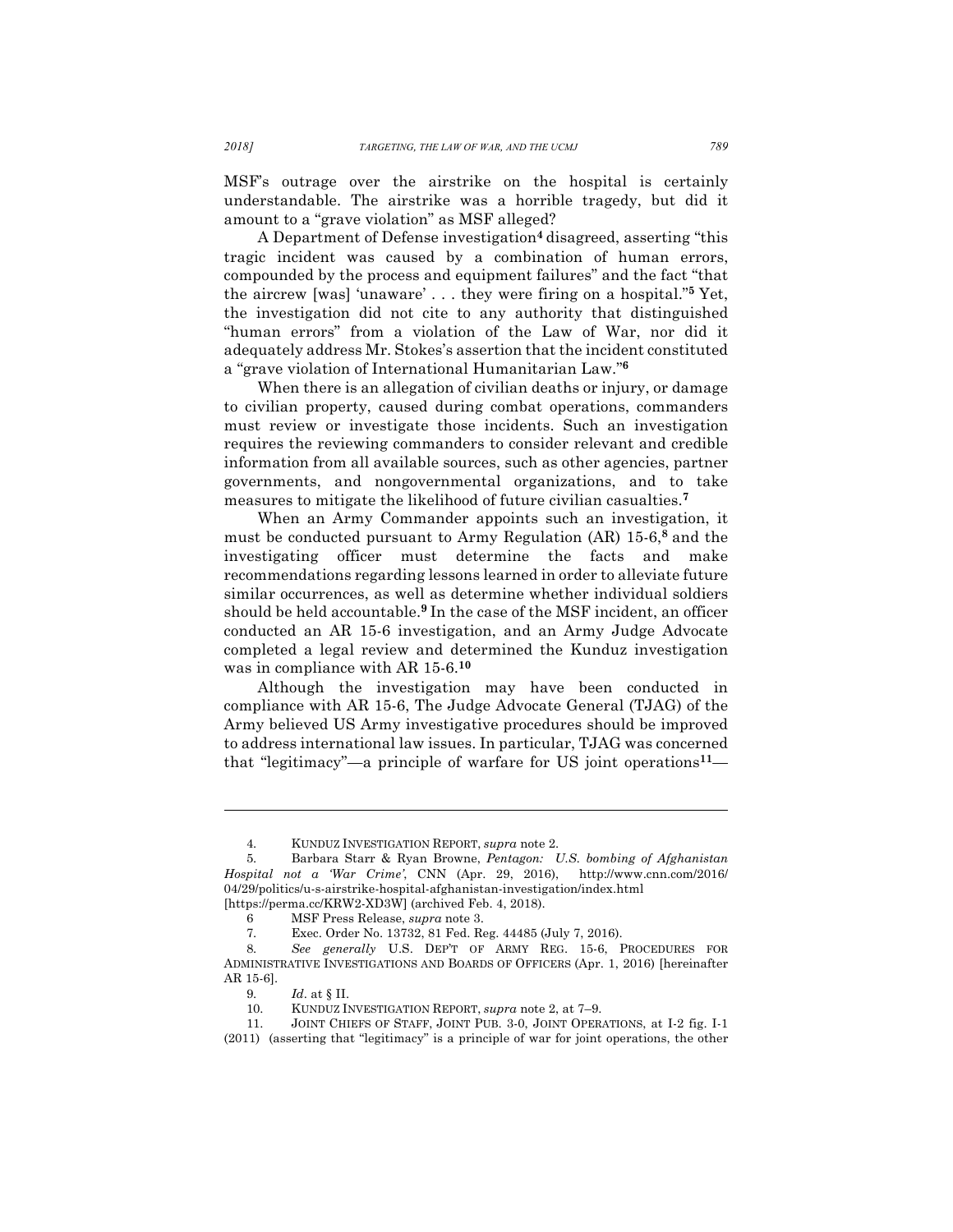could be undermined if targeting investigations did not clearly delineate between human error and international criminal violations, including "grave breaches" of the Law of War.**<sup>12</sup>** Yet the Uniform Code of Military Justice (UCMJ), the criminal code that applies to all US service members, does not specifically address these matters.**<sup>13</sup>** Further, the 1949 Geneva Conventions, which define "grave breaches" of the Law of War, do not clearly articulate how a violation of Law of War targeting requirements can amount to such a breach.**14** 

On May 30, 2017, TJAG promulgated the *Targeting and the Law of War: Administrative Investigations and Criminal Law Supplement* (*Targeting Supplement*), **<sup>15</sup>** which articulates the link between targeting law, the UCMJ, and the pertinent 1949 Geneva Conventions. **<sup>16</sup>** The *Targeting Supplement* explains the analytical framework for assessing compliance with the Law of War and is intended, in the context of targeting, to assist Judge Advocates in recognizing pertinent lines of investigative effort required to thoroughly and impartially investigate suspected violations of both the Law of War and the UCMJ.**<sup>17</sup>**

TJAG references legitimacy as an underlying purpose of the publication, stating, "[f]rom the perspective of our partners, allies, and non-governmental organizations, the Law of War is the lens through which they view U.S. adherence to the rule of law in the context of targeting."**<sup>18</sup>** Further, the *Targeting Supplement* also notes that legitimacy has a domestic component, stating that "from a domestic audience's perspective . . . adherence to the rule of law may be best understood" by that audience "through the application of common law concepts that underpin the UCMJ's punitive articles."**<sup>19</sup>**

are objective, offensive, mass, economy of force, maneuver, unity of command, security, surprise, simplicity, restraint and perseverance).

<sup>12.</sup> *See* Geneva Convention for the Amelioration of the Condition of the Wounded and Sick in Armed Forces in the Field art. 50, Aug. 12, 1949, 6 U.S.T. 3114, 75 U.N.T.S. 31 [hereinafter GC I] (describing "grave" breaches of the Geneva Conventions); Geneva Convention for the Amelioration of the Condition of Wounded Sick and Ship-wrecked Members of Armed Forces at Sea art. 51, Aug. 12, 1949, 6 U.S.T. 3217, 75 U.N.T.S. 85 [hereinafter GC II]; Geneva Convention Relative to the Treatment of Prisoners of War, art. 130, Aug. 12, 1949, 6 U.S.T. 3316, 75 U.N.T.S. 135 [hereinafter GC III]; Geneva Conventions Relative to the Protection of Civilian Persons in Time of War art. 147, Aug. 12, 1949, 6 U.S.T. 3516, 75 U.N.T.S. 287 [hereinafter GC IV] (defining "grave breaches").

<sup>13.</sup> *See generally* Uniform Code of Military Justice, 10 U.S.C. §§ 801–946 (2016) [hereinafter UCMJ].

<sup>14.</sup> *See* GC I, *supra* note 13.

<sup>15.</sup> U.S. DEP'T OF ARMY, OFFICE OF THE JUDGE ADVOCATE GENERAL, TARGETING AND THE LAW OF WAR: ADMINISTRATIVE INVESTIGATIONS & CRIMINAL LAW SUPPLEMENT (May 20, 2017) [hereinafter TARGETING SUPPLEMENT].

<sup>16.</sup> *Id*.

<sup>17.</sup> *Id.* at 1.

<sup>18.</sup> *Id*. at i.

<sup>19.</sup> *Id*.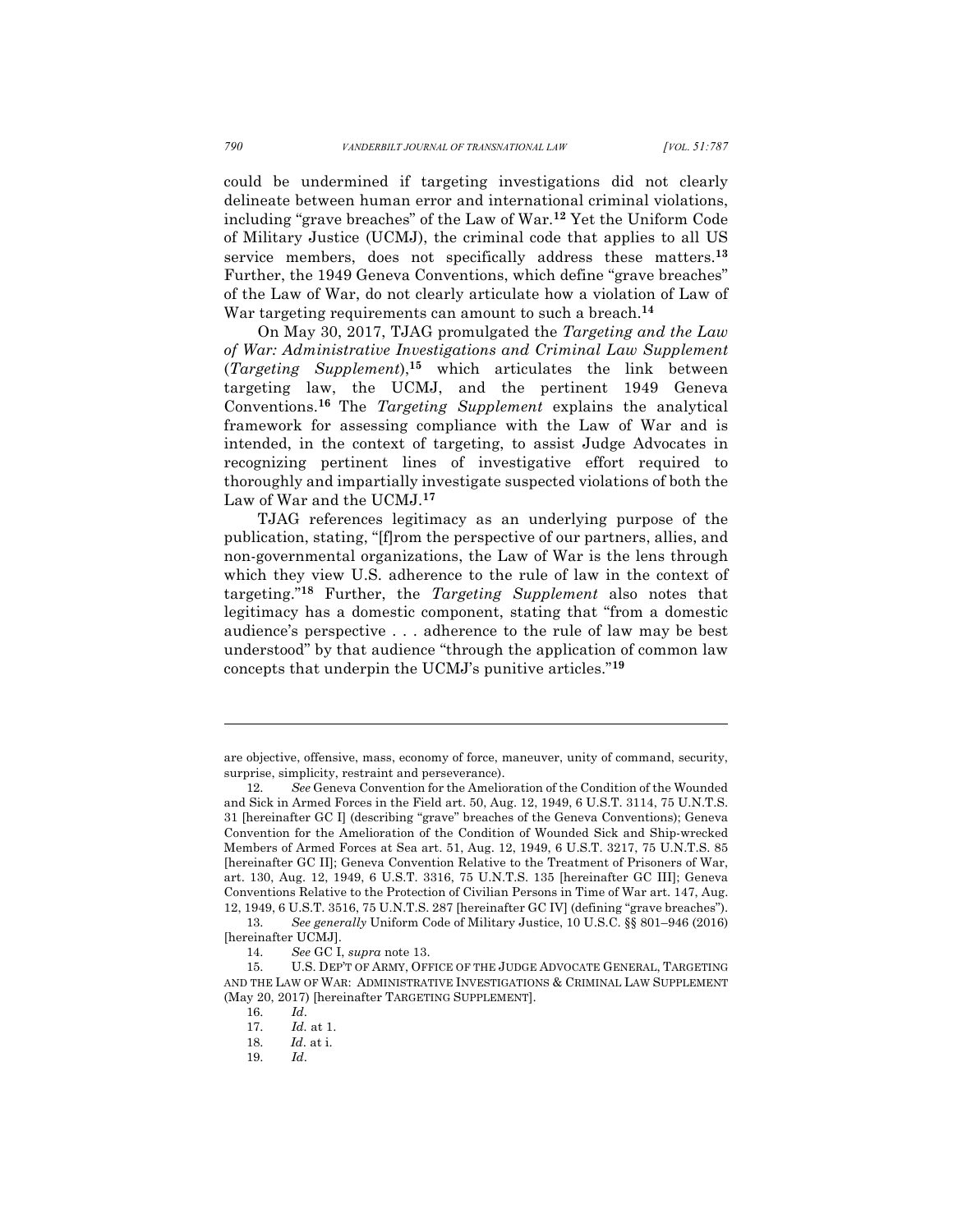Using the airstrike on the MSF hospital as the backdrop, this Article articulates how, in the context of targeting, a violation of the Law of War is made punishable under the UCMJ as explained by the *Targeting Supplement*. Part II discusses the factual circumstances surrounding the "human error" that led to the MSF incident. Part III addresses how the Law of War distinguishes between such error and international criminal violations of the Law of War. Part IV addresses the Law of War duties the *Targeting Supplement* applies to targeting and the required *mens rea* to establish a Law of War violation in the context of those duties. Part V explains how the *Targeting Supplement* distinguishes between violations of the Law of War and violations of US domestic law and explains how a violation of the latter can result in a violation of the former. Finally, Part VI explains how the *Targeting Supplement* establishes the link between Law of War violations, the common law-like crimes contained in the UCMJ's punitive articles, and the "grave breaches"**<sup>20</sup>** of the 1949 Geneva Conventions.

## II. AIRSTRIKE ON THE MSF HOSPITAL

On September 28, 2015, after months of fighting, Taliban fighters unexpectedly seized the northern Afghan provincial capital of Kunduz, a city of approximately three hundred thousand residents.**<sup>21</sup>** This sudden seizure of Kunduz gave the Taliban a political and military victory that had eluded them since 2001 and presented the Afghan government with a demoralizing setback for the control of Afghanistan. There were approximately five hundred Taliban fighters in the city, while seven thousand government troops retreated to the airport.<sup>22</sup>

On September 30, 2015, Afghan forces, with support from US Special Forces, began to try and regain control of Kunduz.**<sup>23</sup>** Between September 30 and October 2, Afghan and US forces established a small base at an Afghan police compound and repelled several Taliban attacks.**<sup>24</sup>** During the evening of October 2, 2015, Afghan forces decided to attack an insurgent-controlled target in the city.**<sup>25</sup>** As part of their planning, the Afghans requested air support from the Special Forces

<sup>20.</sup> *See* GC I, *supra* note 13 .

<sup>21.</sup> Joseph Goldstein & Mujib Mashal, *Taliban Fighters Capture Kunduz City as Afghan Forces Retreat,* N.Y. TIMES (Sept. 28, 2015), https://www.nytimes.com/2015/09/29 /world/asia/taliban-fighters-enter-city-of-kunduz-in-northern-afghanistan.html [https://perma.cc/RH96-KP2X] (archived Feb. 4, 2018).

<sup>22.</sup> *Id*.

<sup>23.</sup> U.S. CENT. COMMAND, SUMMARY OF THE AIRSTRIKE ON THE MSF TRAUMA CENTER IN KUNDUZ, AFGHANISTAN ON OCTOBER 3, 2015: INVESTIGATION AND FOLLOW-ON ACTIONS (Apr. 28, 2016) [hereinafter U.S. CENTRAL COMMAND SUMMARY].

<sup>24.</sup> *Id*. at 2.

<sup>25</sup> *Id*.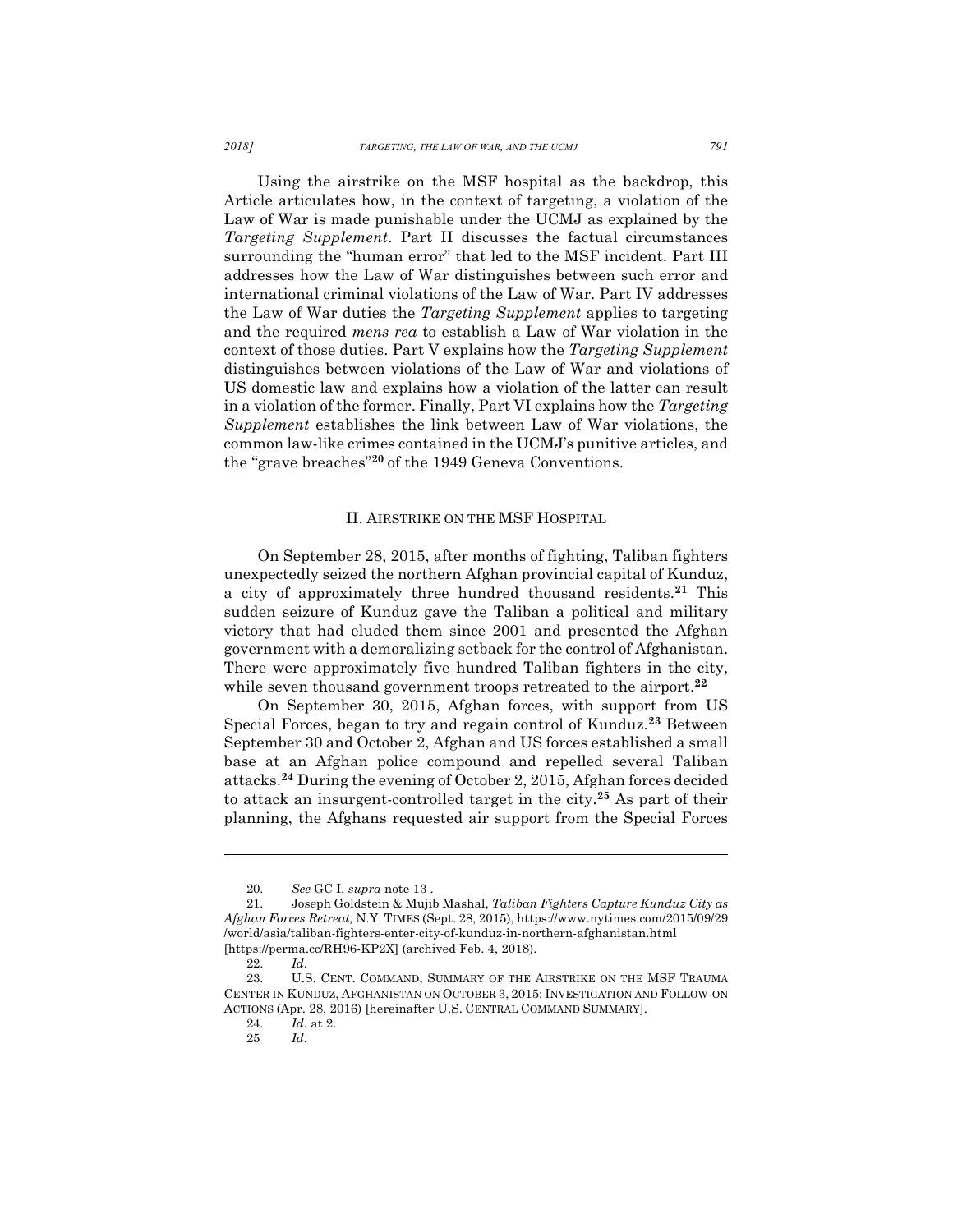elements supporting their efforts.**<sup>26</sup>** An AC-130 gunship was directed to provide the requested support and arrived near Kunduz in the early morning on October 3, 2015.**<sup>27</sup>**

The aircrew attempted to locate the Taliban-controlled target site from the grid coordinates provided by the Afghan forces that the US Special Forces commander on the ground was relaying through the Joint Terminal Attack Controller (JTAC).**<sup>28</sup>** The aircrew was still unable to locate the target as the grid coordinates directed them to an open field, so the aircrew attempted to visually identify the target structure based on a description relayed from the Afghan forces through the JTAC.**<sup>29</sup>**

The aircrew identified a structure that they believed to be the intended Taliban-controlled target, but that structure was actually the MSF Trauma Center.**<sup>30</sup>** Before they engaged the target, one aircrew member, the TV Sensor Operator, identified the correct structure as also fitting the intended target. However, after several attempts to clarify which structure was the intended target, the aircrew was again redirected to the MSF hospital, as it generally matched the physical description of the intended Taliban-controlled target, even though it was approximately four hundred meters away.**<sup>31</sup>**

At approximately 2:08 a.m., the aircrew began firing on the MSF hospital under the mistaken belief that it was the Taliban-controlled compound.**<sup>32</sup>** Around 2:19 a.m., MSF personnel contacted US government personnel, notifying them that the MSF hospital was receiving fire.**<sup>33</sup>** Because of the fighting around Kunduz, it was not initially clear who was engaging the MSF hospital.**<sup>34</sup>** There were a series of communications across multiple echelons of command, and the US Special Forces commander on the ground realized that the AC-130 was engaging the MSF hospital and not the intended Talibancontrolled target.**<sup>35</sup>** The airstrike was halted at approximately 2:38 a.m., but it resulted in at least thirty deaths and thirty-seven

26. *Id.*

- 27 *Id*.
- 28. *Id*.
- 29. *Id.*
- 30. *Id.*
- 31. *Id*. at 2–3.
- 32. *Id*. at 3. 33. *Id*.
- 34. *Id*.
- 35. *Id*.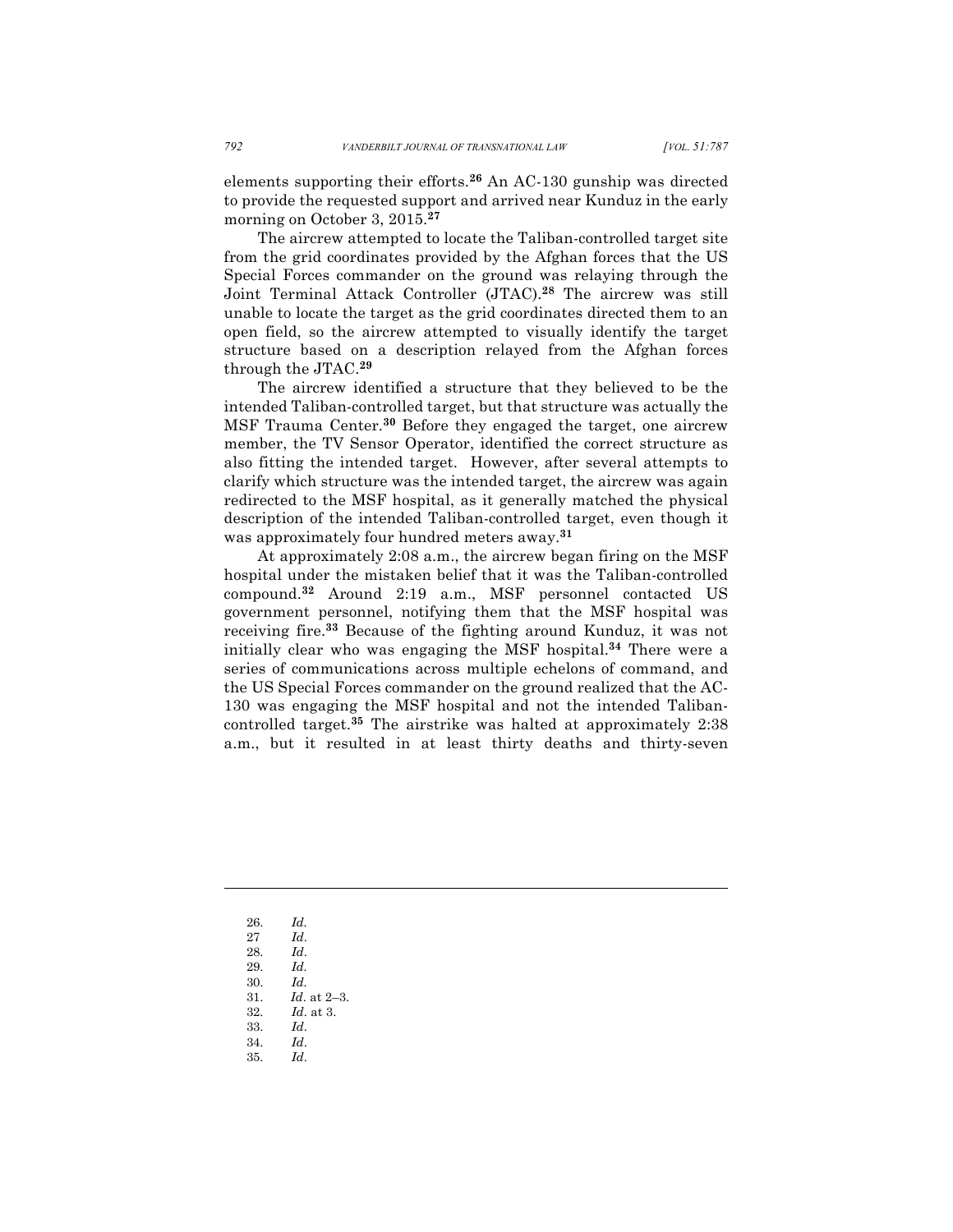injuries.**<sup>36</sup>** Since the investigation was completed, MSF has increased the number of reported casualties to forty-two.**<sup>37</sup>**

US Army General John Campbell, then the Commander of US Forces-Afghanistan (USFOR-A), directed an investigation to determine the cause of this incident. He appointed Army Major General William Hickman as the investigating officer, who was assisted by Air Force Brigadier General (BG) Robert Armfield and Army BG Sean Jenkins.**<sup>38</sup>** All three were brought in from outside Afghanistan in order to provide an objective perspective. The investigative team included over a dozen subject matter experts from several specialty fields.**<sup>39</sup>**

The team visited the MSF Trauma Center site and several other locations in the city of Kunduz, and they interviewed more than sixtyfive witnesses including personnel at the Trauma Center, members of US and Afghan ground forces, members of the aircrew, and representatives at every echelon of command in Afghanistan. The team had full access to classified information, and the investigation included more than three thousand pages of documentary evidence, much of it classified.

The intended target was an insurgent-controlled site, which was approximately four hundred meters away from the MSF hospital. The investigation found that the AC-130 gunship aircrew, in support of a US Special Forces element and Afghan ground forces, misidentified and struck the MSF hospital. It further determined that neither the aircrew nor the members of the ground forces were aware the aircrew was firing on the hospital during the airstrike.**<sup>40</sup>**

The investigation determined the airstrike was caused by a combination of human errors that were compounded by process and equipment failures.**<sup>41</sup>** Further, fatigue and high operational tempo by those engaged in the airstrike contributed to the incident. These factors contributed to the "fog of war," which is the uncertainty often encountered during combat operations. The investigation found that this combination of factors caused both the Ground Force Commander and the air crew to believe mistakenly that the air crew was firing on the Taliban-controlled target as opposed to the MSF hospital.**<sup>42</sup>**

<sup>36.</sup> *Id.* at 2; *see Kunduz: Updated Death Toll – 42 People Killed in Kunduz Hospital*, MÉDECINS SANS FRONTIÈRES (Dec. 12, 2015), http://www.msf.org/en/article/ kunduz-updated-death-toll-%E2%80%93-42-people-killed-us-airstrikes-kunduzhospital [https://perma.cc/UU66-79GV] (archived Feb. 13, 2018) [hereinafter *Updated* 

*Death Toll*].

<sup>37.</sup> U.S. CENTRAL COMMAND SUMMARY, *supra* note 23, at 2; *see Updated Death Toll, supra* note 36.

<sup>38.</sup> KUNDUZ INVESTIGATION REPORT, *supra* note 2, at 22.

<sup>39.</sup> U.S. CENTRAL COMMAND SUMMARY, *supra* note 23, at 1.

<sup>40.</sup> *Id.*

<sup>41.</sup> *Id*.

<sup>42.</sup> *Id*. at 2.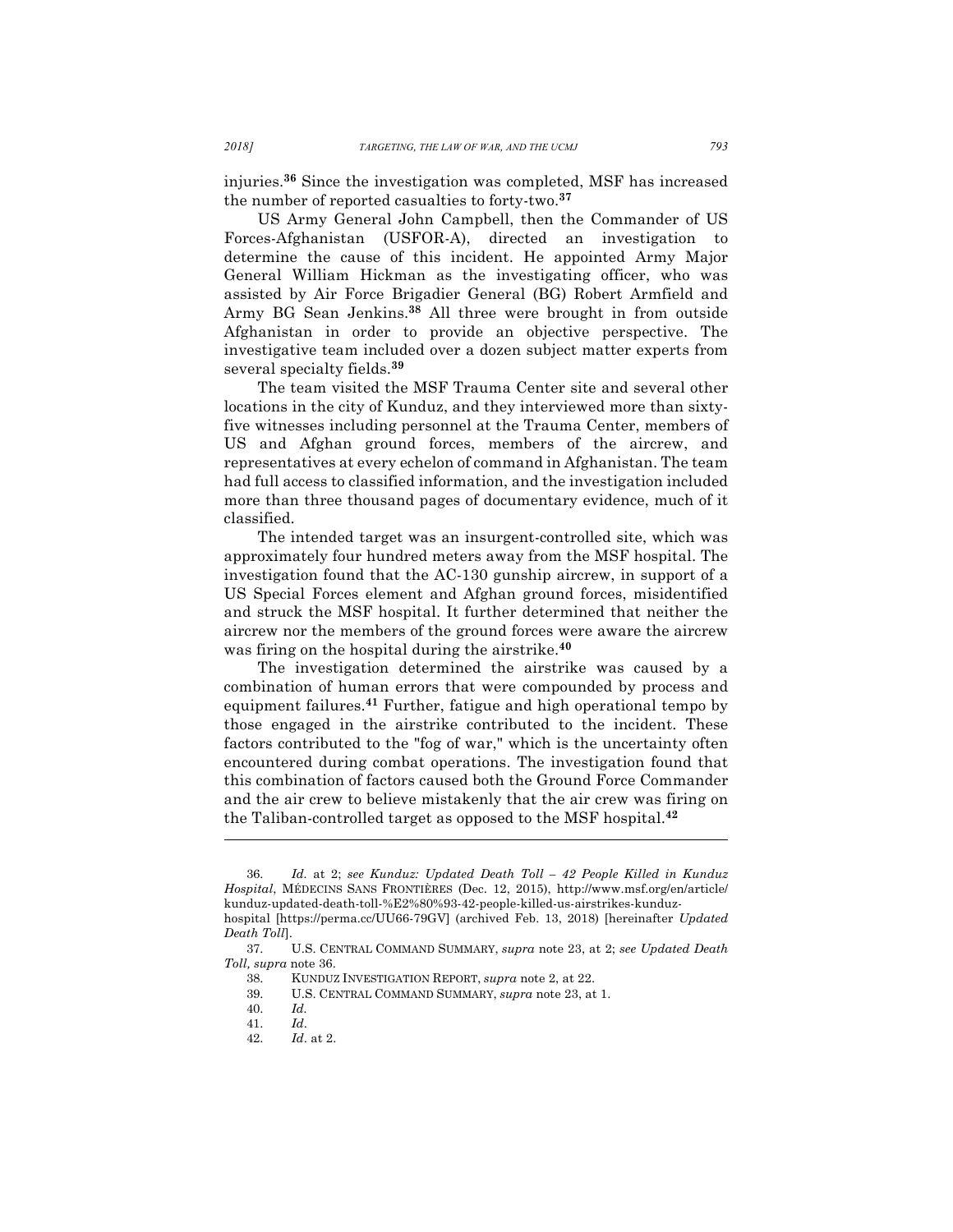The investigation concluded that certain personnel failed to comply with the Rules of Engagement (ROE) and the Laws of War. The investigation, however, did not conclude that these failures amounted to a war crime. As a result of the investigation, sixteen US service members received administrative punishment. However, it determined that criminal proceedings were not appropriate in light of the fact that the errors were unintentional and that there were other mitigating factors, such as equipment failures, that affected the mission.**<sup>43</sup>** General Campbell approved the investigation on November 21, 2015.**<sup>44</sup>**

## III. ERRORS IN JUDGMENT AND THE LAW OF WAR

Had the service members involved in the incident been criminally prosecuted for a Law of War violation, it is unlikely that the prosecution would have been successful in light of the service members' unintentional human error. The Nuremberg Tribunal case of *United States v. Rendulic* illustrates this point.**<sup>45</sup>** In *Rendulic*, the Nuremberg Tribunal confronted one of the greatest operational errors in international criminal tribunal history. Operating under the mistaken belief that Russian forces were in pursuit, German General Lothar Rendulic implemented a devastating "scorched earth" campaign in the Norwegian province of Finmark.**<sup>46</sup>** General Rendulic's forces leveled entire villages across Finmark, blasted highways, wrecked communication lines, and destroyed port installations.**<sup>47</sup>** The tribunal noted the devastation was "as complete as an efficient army could do" and that, even years after the operation, the devastation throughout Finmark was still "discernible to the eye."**<sup>48</sup>** Nonetheless, the tribunal concluded that General Rendulic "may have *erred in the exercise of his judgement* but he was guilty of no criminal act**."49**

The operative principle that guided the tribunal's conclusion is embodied in the phrase "erred in the exercise of his judgement."**<sup>50</sup>** A more complete version of the principle was articulated by the Nuremberg Tribunal in the *High Command Case*, which stated an accused "[c]annot be held criminally responsible for *a mere error in judgment* as to disputable legal questions."**<sup>51</sup>** The U.S. Supreme Court

<sup>43.</sup> *See id*. at 3–4.

<sup>44.</sup> *Id.* at 1*.*

<sup>45.</sup> *See* U.S. GOV'T PRINTING OFFICE, 11 TRIALS OF WAR CRIMINALS BEFORE THE NUERNBERG MILITARY TRIBUNALS 1288 (1950) [hereinafter 11 TRIALS OF WAR].

<sup>46.</sup> *Id.* at 1295–96*.*

<sup>47.</sup> *Id.* at 1296.

<sup>48.</sup> *Id*.

<sup>49.</sup> *Id*. at 1297 (emphasis added).

<sup>50.</sup> *Id*.

<sup>51.</sup> *Id.* at 511 (emphasis added)*; see also* Ashcroft v. Al-Kidd, 131 U.S. 2074, 2085 (2011) (quoting Malley v. Briggs, 475 U.S. 335, 341 (1986)) ("Qualified immunity gives government officials breathing room to make reasonable but mistaken judgements about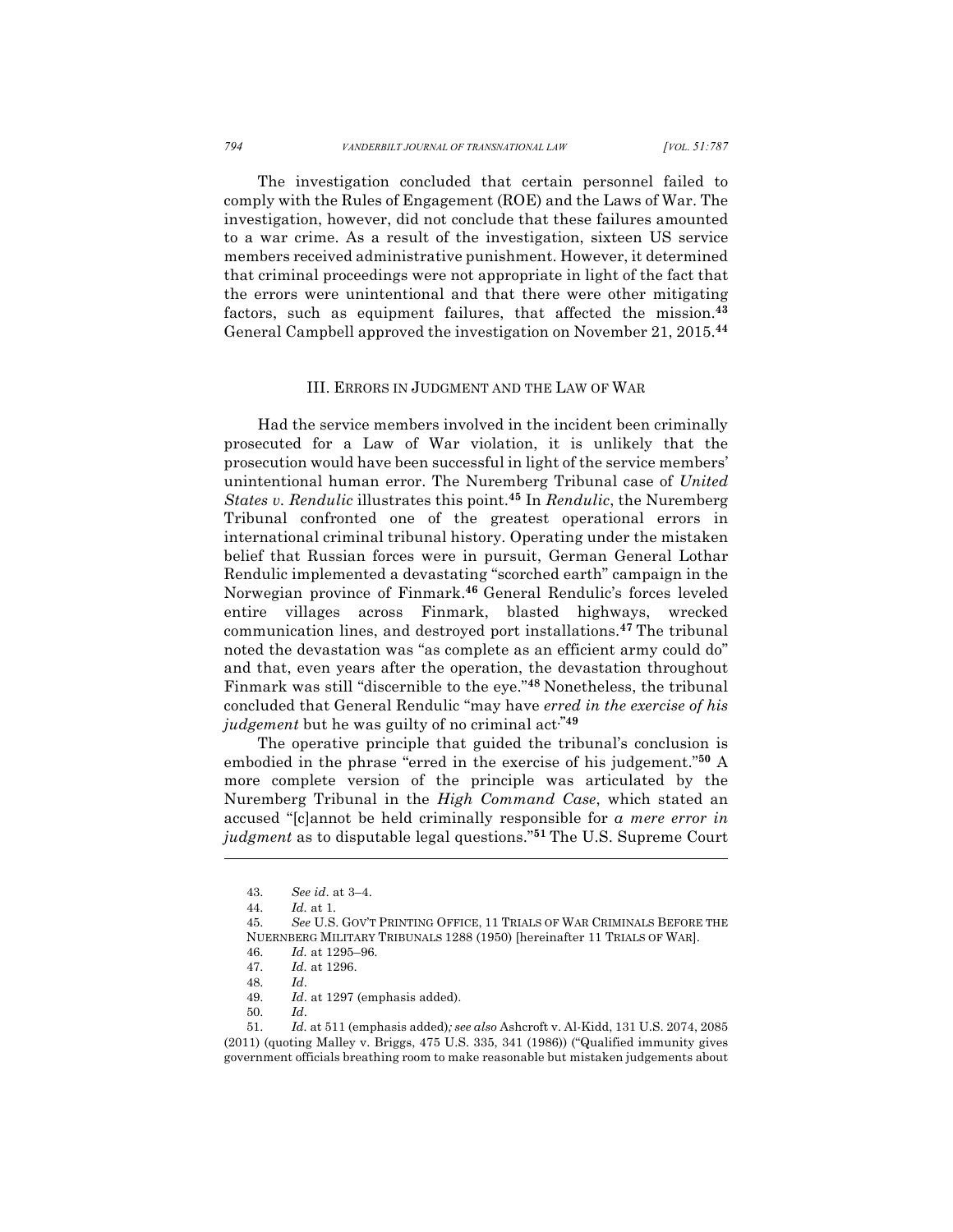adhered to the same principle in an early qualified immunity case, *Wilkes v. Dinsman*, which stated a military official is protected from liability for "mere errors of judgment in the discharge of his duties."**<sup>52</sup>** The US *Manual for Courts-Martial* also enshrines this principle in Article 99 (misbehavior before the enemy) and Article 110 (improper hazarding of a vessel), specifying that a "mere error in judgment" is not punishable under those articles.**<sup>53</sup>**

Errors in judgment arise in the context of legal duties that leave room for judgment—*Rendulic*'s analysis illustrates the point. In General Rendulic's case, the legal duty at issue was imposed by Article 23(g) of the Laws and Customs of War on Land (Hague IV), which prohibits the destruction or seizure of "the enemy's property, unless such destruction or seizure be imperatively demanded by the necessities of war."**<sup>54</sup>** As the language of Article 23(g) is imprecise, the tribunal articulated the following standard that would guide their analysis in assessing guilt or innocence: "*If the facts were such as would justify the action by the exercise of judgment*, after giving consideration to all the factors and existing possibilities, even though the conclusion reached *may have been faulty*, it cannot be said to be criminal."**<sup>55</sup>** Put another way, an "error in judgment" can occur in the context of discretionary duties, that is, mandatory legal obligations that leave discretion for the "exercise of judgement."**<sup>56</sup>** Discretionary duties are in contrast to ministerial duties, which the Supreme Court in *Mississippi v. Johnson* defined as those duties for "which nothing is left to discretion . . . a simple definite duty, imposed by law, and arising under conditions admitted or proved to exist."**<sup>57</sup>**

open legal questions. When properly applied, it protects "all but the plainly incompetent or those who knowingly violate the law.").

<sup>52.</sup> Wilkes v. Dinsman, 48 U.S. 89, 123 (1849).

<sup>53.</sup> MANUAL FOR COURTS-MARTIAL, UNITED STATES, R.C.M. 916(c), pt. IV, ¶¶ 23c(3)(b), 34c(3) (2016) [hereinafter 2016 MCM] .

<sup>54.</sup> Regulations Respecting the Laws and Customs of War on Land Annexed to Hague Convention No. IV, art. 23(g), Oct. 18, 1907, 36 Stat. 2277, 15 U.N.T.S. 9 [hereinafter HR IV].

<sup>55.</sup> 11 TRIALS OF WAR, *supra* note 46, at 1296–97.

<sup>56.</sup> *See* BLACK'S LAW DICTIONARY 467 (6th ed. 1990) (defining "discretionary act" as those governed by "hard and fast rule").

<sup>57.</sup> Mississippi v. Johnson, 71 U.S. 475, 498 (1867).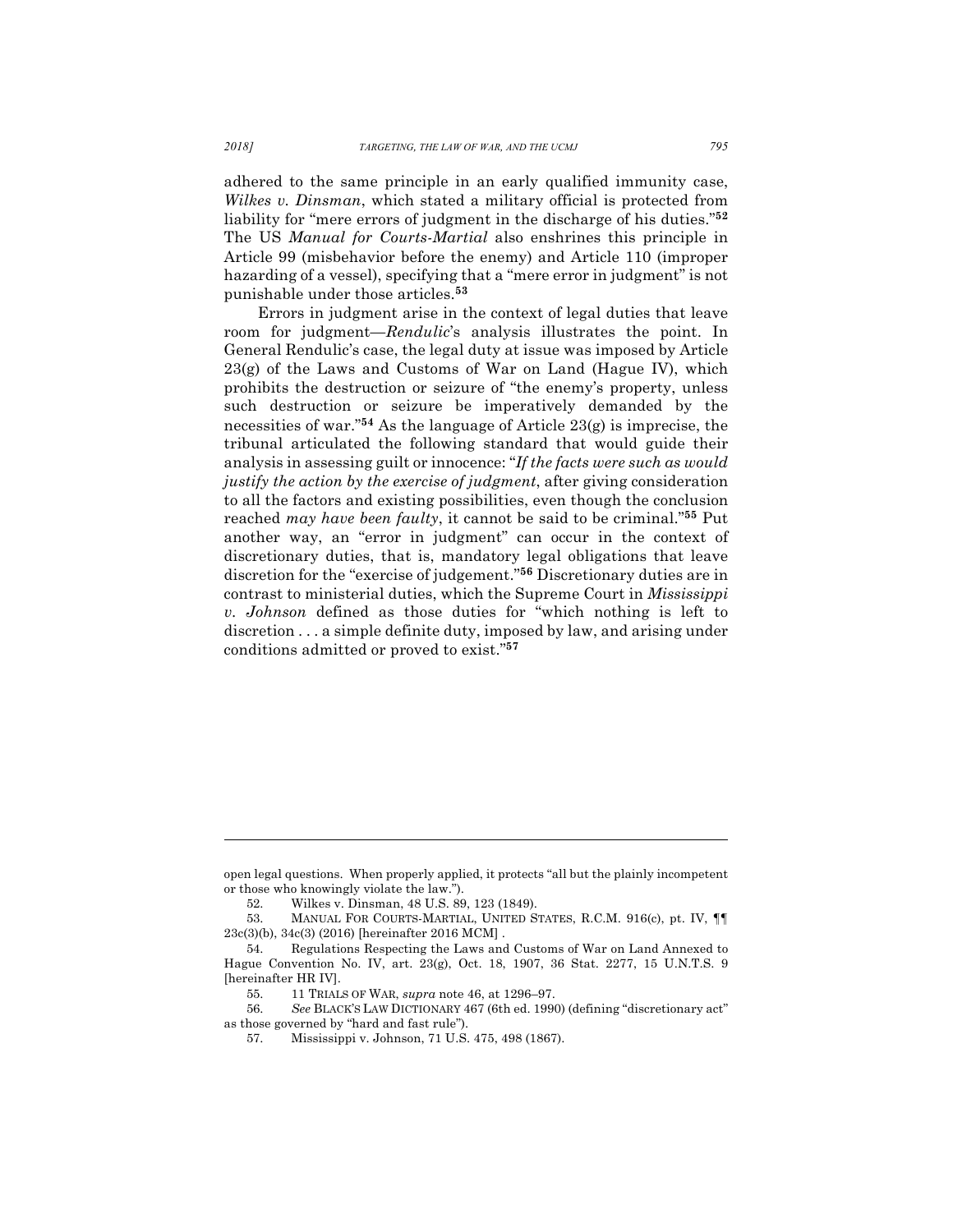As the *Rendulic* decision illustrates, to prove an accused was derelict in performing a discretionary act, the government has a very high hurdle to overcome—it must be shown that the accused could not "justify the action by the exercise of judgment . . . ."**<sup>58</sup>** The *Manual for Courts-Martial* articulates the standard of care similarly at Article 110, stating that "a mere error in judgement [is one] that a reasonable person might have committed under the same circumstances . . . ."**<sup>59</sup>** In the qualified immunity case of *Scheuer v. Rhodes*, the Supreme Court articulated the standard as requiring there be some "reasonable grounds" to justify the exercise of judgment.**<sup>60</sup>** In a recent case, *Mullenix v. Luna*, the Supreme Court articulated the standard of care in the negative, stating an exercise of discretion will not be lawful if "every reasonable official would have understood that what he is doing violates" the law.**<sup>61</sup>**

The *Targeting Supplement* refers to the standards referenced in the previous paragraph as "abuse of discretion" standards—that for an unintentional error to be criminal, an accused must abuse his discretion for liability to follow.**<sup>62</sup>**

# IV. TARGETING, THE LAW OF WAR, AND MENS REA

## A. *Targeting Duties*

In the modern context, the *Targeting Supplement* explains that the legal duties implicated in targeting incidents, such as the MSF incident, are discretionary, requiring application of the standard of care articulated above.**<sup>63</sup>** In the context of targeting, for example, the Law of War imposes the following six overarching targeting duties that may leave room for judgement in execution:

# *Table 1*

l

|                          | Targeting duties                                                                                                                                                           |
|--------------------------|----------------------------------------------------------------------------------------------------------------------------------------------------------------------------|
| Target<br>Identification | - Attack lawful targets only. <sup>64</sup>                                                                                                                                |
|                          |                                                                                                                                                                            |
| Specialized<br>Warning   | - Do not attack objects subject to special<br>protection (e.g., medical units, enemy hospitals,<br>medical transports) unless the enemy has<br>misused them. <sup>65</sup> |
|                          | - Provide "due warning" before attacking an<br>object subject to special protection <sup>66</sup> unless<br>acting in self-defense. <sup>67</sup>                          |

58. 11 TRIALS OF WAR, *supra* note 46, at 1297.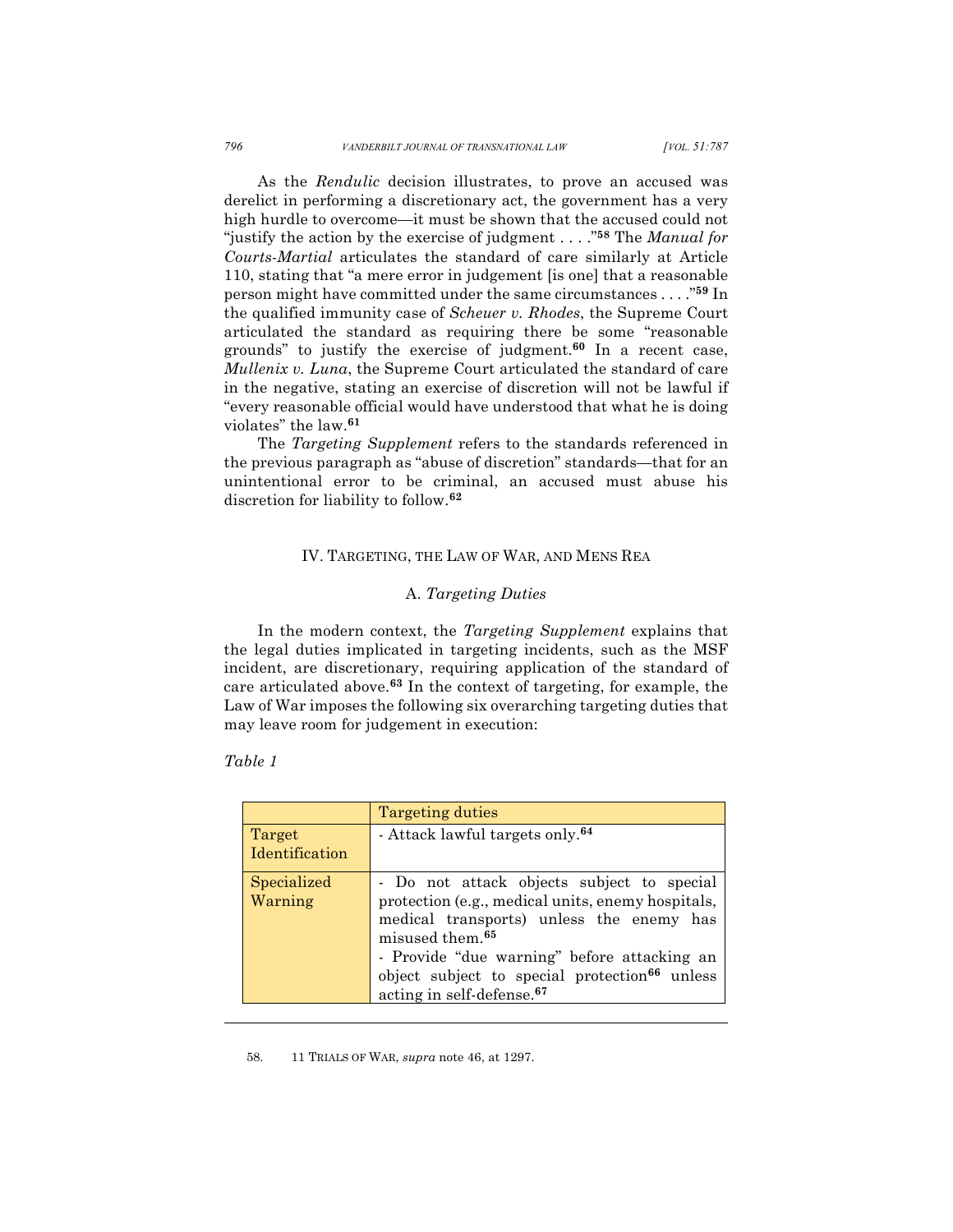*2018] TARGETING, THE LAW OF WAR, AND THE UCMJ 797*

| Generalized<br>Warnings | - Provide advance warning before conducting<br>an attack where protected persons may be<br>harmed unless the circumstances do not<br>permit. <sup>68</sup><br>- When warning is required, provide "effective"<br>advance warning." <sup>69</sup> |
|-------------------------|--------------------------------------------------------------------------------------------------------------------------------------------------------------------------------------------------------------------------------------------------|
| Feasible                | - Take feasible measures to minimize incidental                                                                                                                                                                                                  |
| Precautions             | harm. <sup>70</sup>                                                                                                                                                                                                                              |
| Principle of            | - Conduct proportionate attacks—the expected                                                                                                                                                                                                     |
| Proportionality         | incidental harm must not be excessive in                                                                                                                                                                                                         |
|                         | relation to the direct and concrete military                                                                                                                                                                                                     |
|                         | advantage anticipated. <sup>71</sup>                                                                                                                                                                                                             |
| Command                 | - Take "necessary and reasonable measures" to                                                                                                                                                                                                    |
| Responsibility          | prevent subordinates from unlawfully harming                                                                                                                                                                                                     |

59. 2016 MCM, *supra* note 54, pt. IV, ¶ 34c(3).

60. Scheuer v. Rhodes, 416 U.S. 232, 247–48 (1974) ("It is the existence of *reasonable grounds* for the belief formed at the time and in light of all the circumstances, coupled with good-faith belief, that affords a basis for qualified immunity of executive officers for acts performed in the course of official conduct.") (emphasis added).

61. Mullenix v. Luna, 136 U.S. 305, 308 (2015) (quoting Reichle v. Howards, 132 U.S. 2088, 2093 (2012)).

62. TARGETING SUPPLEMENT, *supra* note 15, at 2–3.

63. *Id.* at 4–5.

64. DOD LAW OF WAR MANUAL, *supra* note 2, ¶ 5.63 (listing criteria for determining if an object is a military objective); *id.* ¶ 5.8.3 (listing criteria for determining if an individual is a member of an armed group); *id.* ¶ 5.8.3.1 (listing criteria for determining if an individual is directly / actively participation hostilities); *id.* ¶ 4.3 (listing criteria for determining if an individual is a lawful combatant or unprivileged belligerent)*; see also id.* ¶ 5.5.2 (stating which persons and property are protected from attack).

65. *See id.* ¶ 7.10.3.3 – ¶ 7.10.3.6 (explaining the factors that bear upon whether an object has lost its special protection).

66. *Id.* ¶ 7.10.3.2, ¶ 7.11.1 (explaining that "due warning" is required before attacking an object subject to special protection); *id.* ¶ 5.11.5.2 (explaining what type of advanced warning may be "effective").

67. *Id.* ¶ 7.10.3.2 (stating the requirement to provide warning "does not prohibit the exercise of the right of self-defense").

68. *Id*. ¶ 5.11.5 (stating advance warning must be given if "circumstances permit"); *id.* ¶ 5.11.5.2 (explaining what type of advance warning may be "effective").

69. *Id.*  $\oint 5.11.1 - \oint 5.11.1.1$  (explaining that "effective warning" must be given unless "circumstances do not permit"); *id*. ¶ 5.11.5.2 (explaining what type of advance warning may be "effective").

70. *Id.* ¶ 5.2.3 (articulating the general rule that feasible precautions must be taken); *id.* ¶ 5.11.3 (explaining that adjusting the timing of an attack is a form of precaution); *id.* ¶ 5.11.6 (explaining that selecting the weaponering for an attack is a form of precaution); *id.* ¶ 5.2.3.2. (listing factors that bear on what precautions are feasible).

71. *Id.* ¶ 5.12 (explaining pertinent factual considerations to be assessed in determine whether an attack would be proportionate).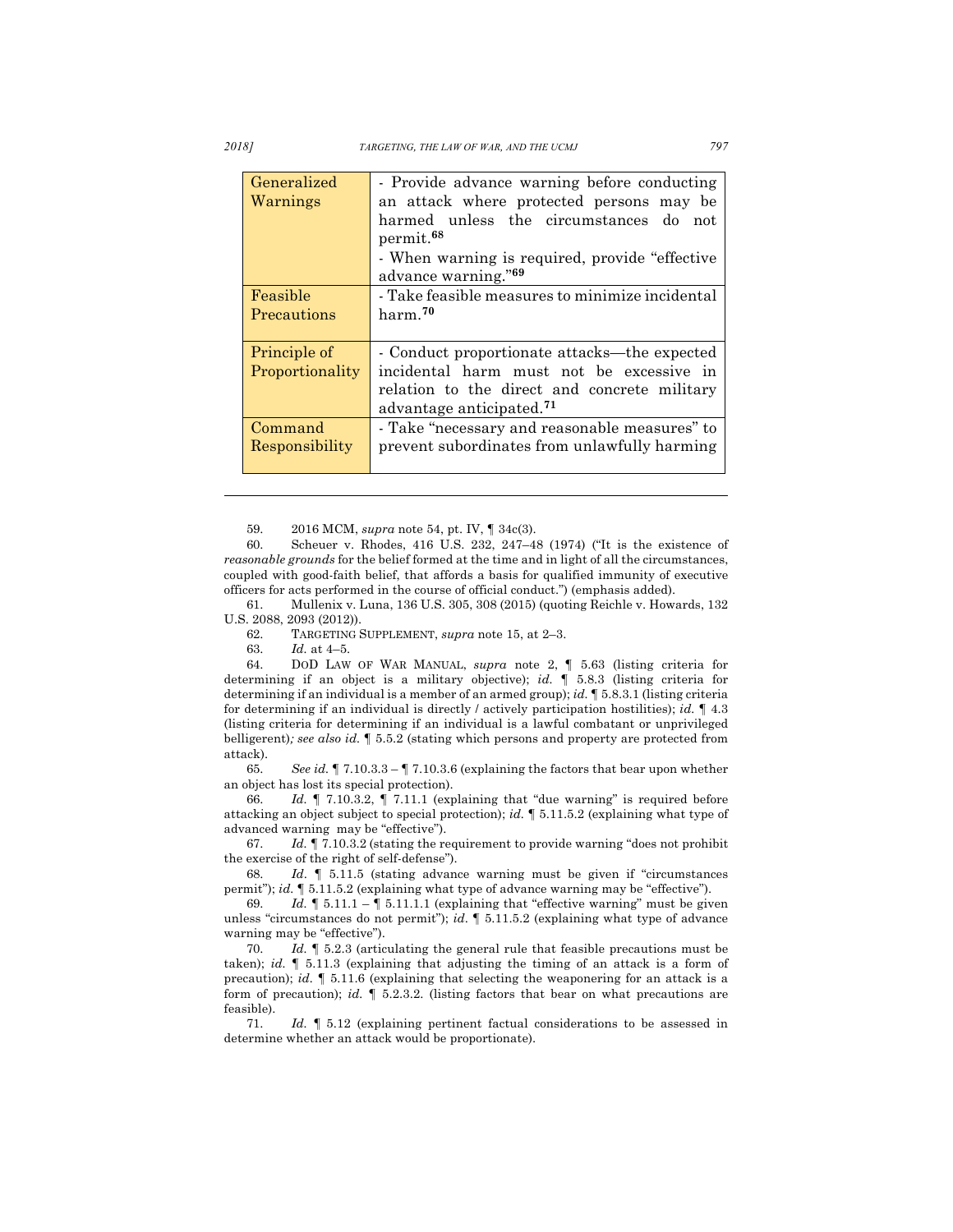|  | persons and property protected by the Law of<br>$\rm{War}.^{72}$ |  |
|--|------------------------------------------------------------------|--|
|--|------------------------------------------------------------------|--|

## B. *Information Assessment Duties*

In addition to the targeting duties referenced in Table 1 above, the *Targeting Supplement* also specifies that for each targeting duty the Law of War imposes a corresponding "information assessment duty."**<sup>73</sup>** Like the targeting duties listed above at Table 1, the *Targeting Supplement* explains that the information assessment duties, too, are discretionary in nature, and they are as follows:

# *Table 2*

|                          | <b>Information Assessment Duties</b>                                                                                                                                                                                                                   |
|--------------------------|--------------------------------------------------------------------------------------------------------------------------------------------------------------------------------------------------------------------------------------------------------|
| Target<br>Identification | - Take reasonable steps to identify a person or<br>object as a legal target.                                                                                                                                                                           |
| Specialized<br>Warning   | - Exercise due regard in determining whether an<br>object subject to special protection lost its<br>protected status under the Law of War.<br>- Take reasonable steps to determine what means<br>of communicating the warning would<br>be<br>adequate. |
| Generalized<br>Warnings  | - Take reasonable steps to determine whether the<br>circumstances permit providing an advanced<br>warning.<br>Take reasonable steps to determine what means<br>of communicating the warning would<br>be<br>adequate.                                   |
| Feasible<br>Precautions  | - Take reasonable steps to determine<br>what<br>precautionary measures are feasible.                                                                                                                                                                   |

<sup>72.</sup> *Id.* ¶ 18.23.3*; see also* U.S. DEP'T OF ARMY, FIELD MANUAL 27-10, THE LAW OF LAND WARFARE, CHANGE NO. 1 1976, 178–79 (July 1956) [hereinafter FM 27-10] ("The commander is also responsible if he has actual knowledge, or should have knowledge, through reports received by him or through other means, that troops or other persons subject to his control are about to commit or have committed a war crime and he fails to take the necessary and reasonable steps to insure compliance with the law of war or to punish violators thereof.") (emphasis added).

<sup>73.</sup> TARGETING SUPPLEMENT, *supra* note 15, at 2–3.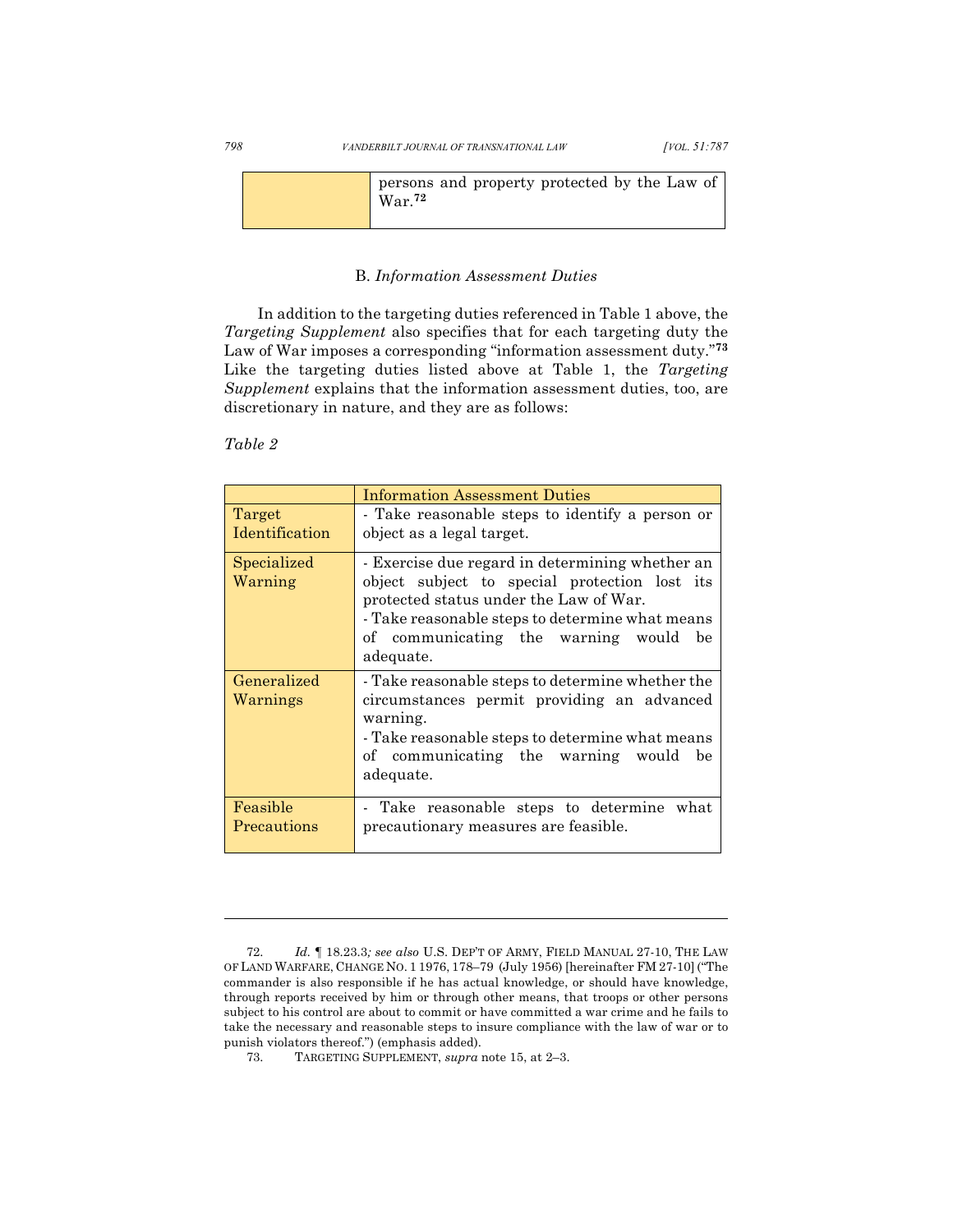*2018] TARGETING, THE LAW OF WAR, AND THE UCMJ 799*

|                 | <b>Principle</b> of $\vert$ - Take reasonable steps to determine whether the |
|-----------------|------------------------------------------------------------------------------|
| Proportionality | incidental harm would be excessive in relation to                            |
|                 | the direct and concrete military advantage                                   |
|                 | anticipated.                                                                 |
| Command         | - Take reasonable steps to monitor subordinate                               |
| Responsibility  | compliance with the Law of War. <sup>74</sup>                                |

# C. *Mens Rea*

Thus, given the discretionary nature of the duties articulated in Table 1 and Table 2, the following excerpt bearing on *mens rea* from the qualified immunity case of *Ashcroft v. Al-Kidd* applies equally in the context of combatant immunity regarding targeting decisions: "Qualified immunity gives government officials breathing room to make reasonable but mistaken judgements about open legal questions. When properly applied, it protects 'all but the plainly incompetent or those who knowingly violate the law.'"**<sup>75</sup>** As such, prosecutions for law violations in the context of targeting will be extremely rare occurrences because absent specific intent, a prosecutor must establish plain incompetence or an abuse of discretion. Mere harm to persons or property protected by the Law of War is not enough.

Therefore the *Targeting Supplement* contains both a subjective standard and an objective standard in order to assess whether an accused violated a duty listed in Table 1 and Table 2 in causing such harm. Regarding the subjective standard, if the individual specifically intended to violate any of the duties listed in Table 1 and Table 2, the *Targeting Supplement* explains that would be a violation of the Law of War.**<sup>76</sup>** Regarding the objective standard, if the accused commits an unintentional error amounting to plain incompetence or an abuse of discretion, liability would hinge upon whether that individual was also culpably negligent when viewed from "the conditions as they appeared to the defendant at the time."**<sup>77</sup>**

## D. *Competent Authority Required*

It is important to note that not all service members engaged in targeting decisions are subject to the Law of War targeting obligations. The *Targeting Supplement* explains that a determination of whether a

<sup>74.</sup> DOD LAW OF WAR MANUAL, *supra* note 2, ¶ 18.23.3 n.338 (citing FM 27-10, *supra* note 72, at 178–79).

<sup>75.</sup> Messerschmidt v. Millender, 132 S. Ct. 1235, 1244–45 (2012).

<sup>76.</sup> TARGETING SUPPLEMENT, *supra* note 15, at 6.

<sup>77.</sup> *Id.* at 4–5; 11 TRIALS OF WAR, *supra* note 46, at 1297.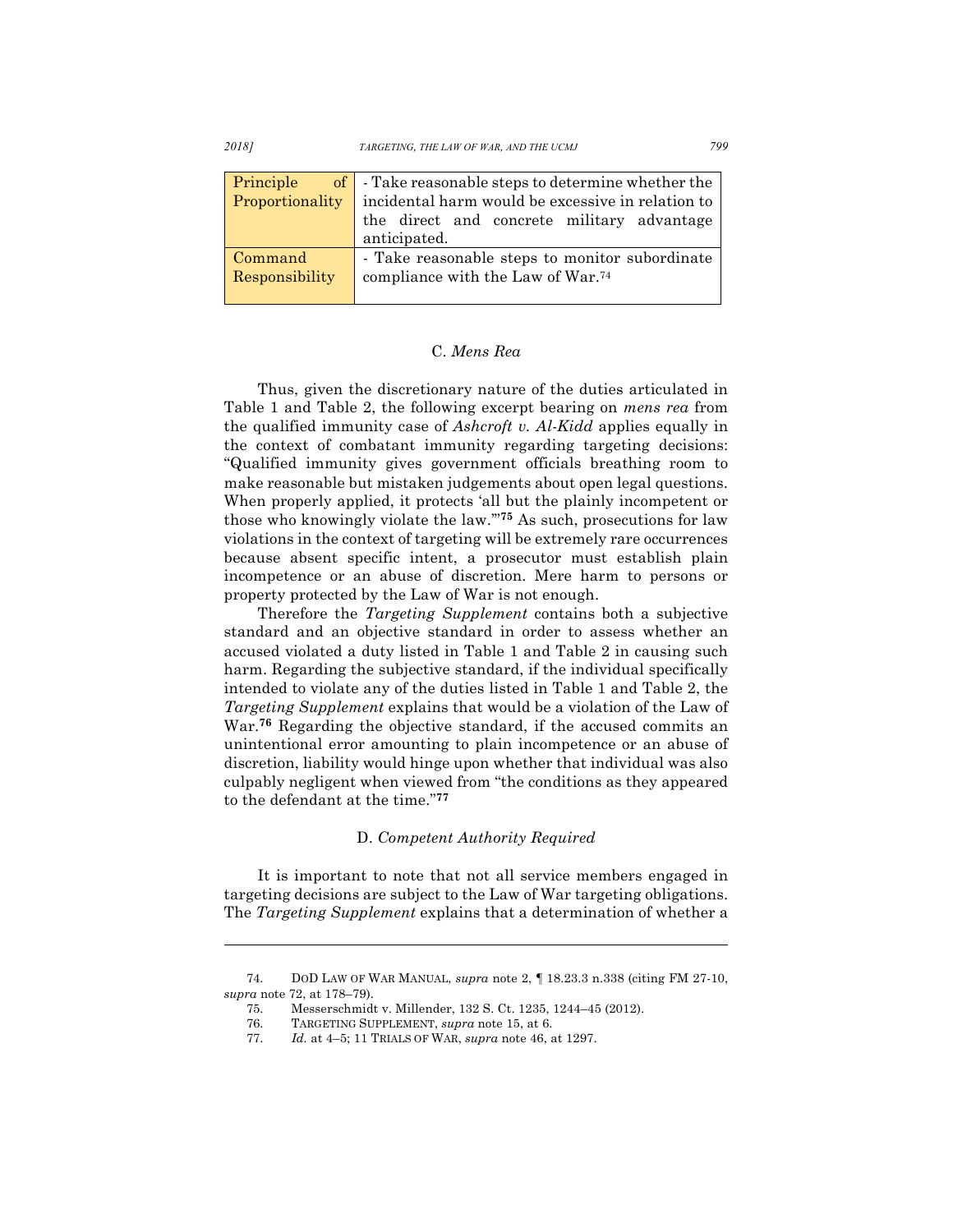service member is bound by a particular targeting duty depends "upon whether he or she has the authority to exercise the discretion implied by the targeting duty in question."**<sup>78</sup>** For example, command responsibility will not attach unless that soldier exercises command discretion.**<sup>79</sup>** Accordingly, he or she generally must be a commander. Similarly, the duty to conduct proportionate attacks will "normally" occur if that soldier "has authority over military operations."**<sup>80</sup>** This is important because "[l]ower level personnel may not be privy to the strategic or operational significance of a specific attack, and thus may not be competent to evaluate the expected military advantage of the attack against the expected harm to civilians and civilian objects."**<sup>81</sup>** With respect to feasible precautions, the duty generally attaches if the soldier has the "authority to direct and manage resources (e.g., allocating weapon systems and intelligence assets) or judgments about the acceptable degree of risk (e.g., to the lives of friendly forces and to mission accomplishment)."**<sup>82</sup>**

#### V. THE RELATIONSHIP BETWEEN DOMESTIC LAW AND THE LAW OF WAR

The *Targeting Supplement* also addresses the relationship between violations of duties grounded in domestic law and violations of duties grounded in the Law of War. In particular it states in pertinent part:

[R]ules of engagement, standing operating procedures, and other sources of duty may impose greater restrictions than the requirements of the Law of War. Depending on the circumstances, a failure to comply with such standards could be a violation of the UCMJ, and yet not be a violation of the Law of War.**<sup>83</sup>**

Yet, a violation of a domestic legal obligation in some circumstances may also result in a Law of War violation, even if the obligation itself is not imposed by the Law of War. A Nuremberg Tribunal, in the so-called *Hostage Case,* determined that if a commander was derelict in his duty to review reports sent to his headquarters "for his special benefit," even if the reports are not mandated by the Law of War, that dereliction may prevent him from asserting his resulting ignorance as a defense to an alleged Law of War violation.**<sup>84</sup>** Underpinning the tribunal's reasoning was that a basic

<sup>78.</sup> TARGETING SUPPLEMENT, *supra* note 15, at 3.

<sup>79.</sup> *Id*.

<sup>80.</sup> *Id*. 81. *Id*.

<sup>82.</sup> *Id*. 83. *Id.* at 3–4.

<sup>84.</sup> 11 TRIALS OF WAR, *supra* note 46, at 1271 ("Want of knowledge of the contents of reports made to him is not a defense. Reports to commanding generals are made for their special benefit. Any failure to acquaint themselves with the contents of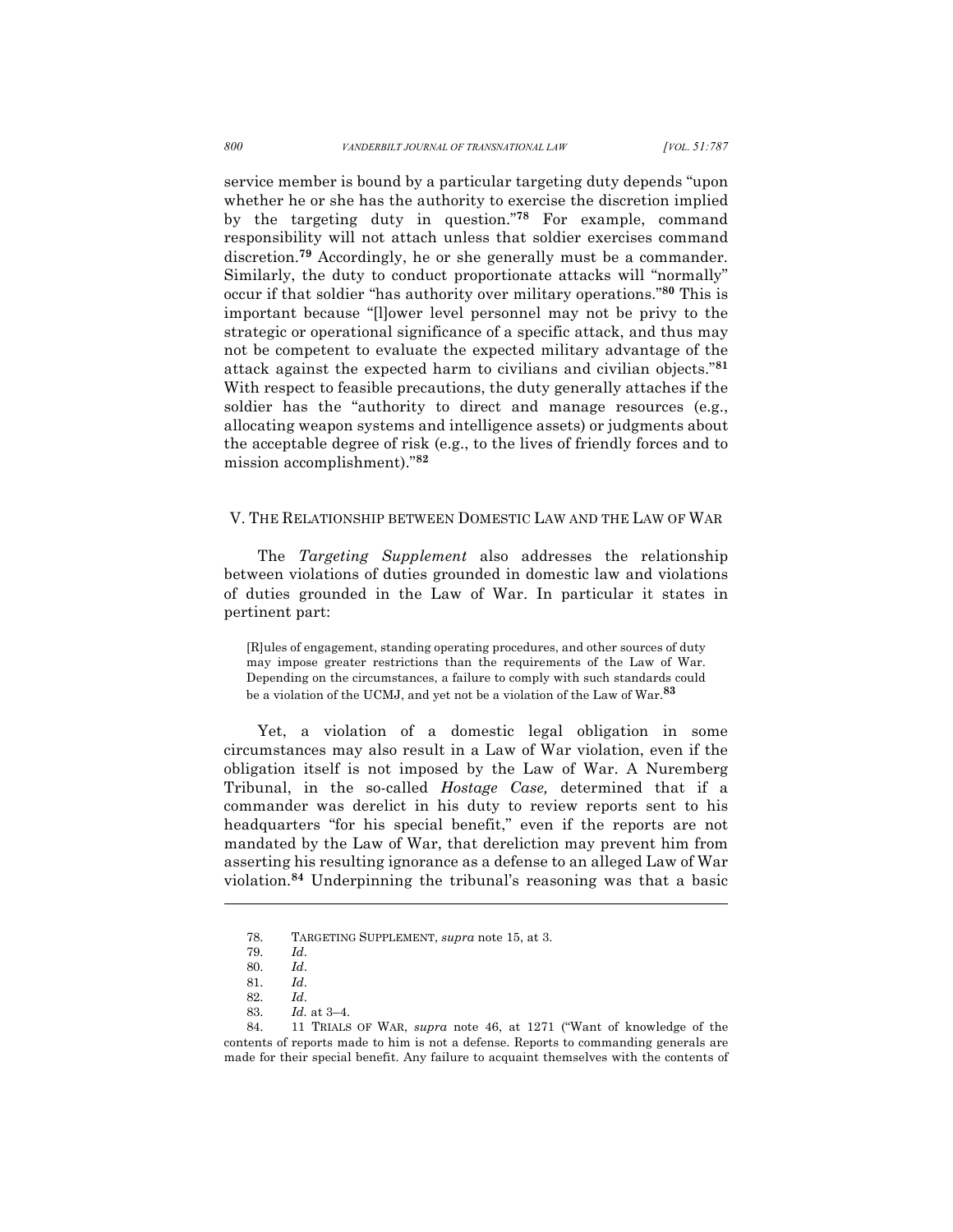function of any commander is to read reports that his or her subordinates provide him—failing to do so is a violation of his or her domestic legal military responsibilities, a dereliction that cannot be used to support a defense of ignorance.**<sup>85</sup>**

The reasoning applied in the *Hostage Case* can also be applied outside the command responsibility context. For example, in combat, a standard operating procedure might require the warfighter to check a "no-strike list" before authorizing an airstrike on a suspected target.**<sup>86</sup>** If the warfighter was derelict in his or her duty to check the no-strike list and struck a protected object on the list, that dereliction may prevent the warfighter from asserting his or her resulting ignorance of the target's actual protected status under the Law of War as a defense to an alleged Law of War violation.**<sup>87</sup>**

Turning to the MSF airstrike, there was a no-strike list, and the AR 15-6 investigation determined that the hospital was placed on that list.**<sup>88</sup>** However, the no-strike list was not uploaded to the AC-130's computer system, so the flight crew was unaware of the protected status of the hospital.**<sup>89</sup>** The investigation failed to address whether a member of the flight crew, or a commander, had a legal duty under the UCMJ to manually check the no-strike list.**<sup>90</sup>** As such, the investigation did not address whether US domestic law imposed a duty upon any member of the flight crew or a commander to check the list, a dereliction that may have resulted in a Law of War violation.

such reports . . . constitutes a *dereliction of duty* which he cannot use in his own behalf.") (emphasis added).

<sup>85</sup>*. See id.*

<sup>86.</sup> JOINT CHIEFS OF STAFF, JOINT PUBLICATION 3-60, at II-12 (Jan. 13, 2013) ("No-strike entities are protected from the effects of military operations under international law and/or the ROE. Attacking these may violate the laws of war (e.g., cultural and religious sites, embassies belonging to noncombatant countries, hospitals, schools) or interfere with friendly relations with other nations, indigenous populations, or governments. [No Strike Lists (NSLs)] are not target lists, since the entities on the NSLs are not targets. NSLs are continuously updated with the latest information from the operational environment.").

<sup>87.</sup> U.S. GOV'T PRINTING OFFICE, 5 TRIALS OF WAR CRIMINALS BEFORE THE NUERNBERG MILITARY TRIBUNALS 1055 (1950) ("Mummenthey's assertions that he did not know what was happening in the labor camps and enterprises under his jurisdiction does not exonerate him. It was his duty to know."); U.S. GOV'T PRINTING OFFICE, 14 TRIALS OF WAR CRIMINALS BEFORE THE NUERNBERG MILITARY TRIBUNALS 1088 (1950) ("It was his duty as the head to inquire into the treatment accorded to the foreign workers and to the prisoners of war whose employment in his war plants was . . . forbidden by the rules of warfare . . ."); U.S. DEP'T OF ARMY, PAM 27-9, MILITARY JUDGES' BENCHBOOK ¶ 5-11-2 n.1 (Sept. 10, 2014) [hereinafter JBB] ("The (ignorance) (mistake) cannot be based on a *. . .* failure to discover the true facts.").

<sup>88.</sup> U.S. CENTRAL COMMAND SUMMARY, *supra* note 23, at 3; KUNDUZ INVESTIGATION REPORT, *supra* note 2, at 80.

<sup>89</sup> KUNDUZ INVESTIGATION REPORT, *supra* note 2, at 80.

<sup>90.</sup> *Id.* at 80–81.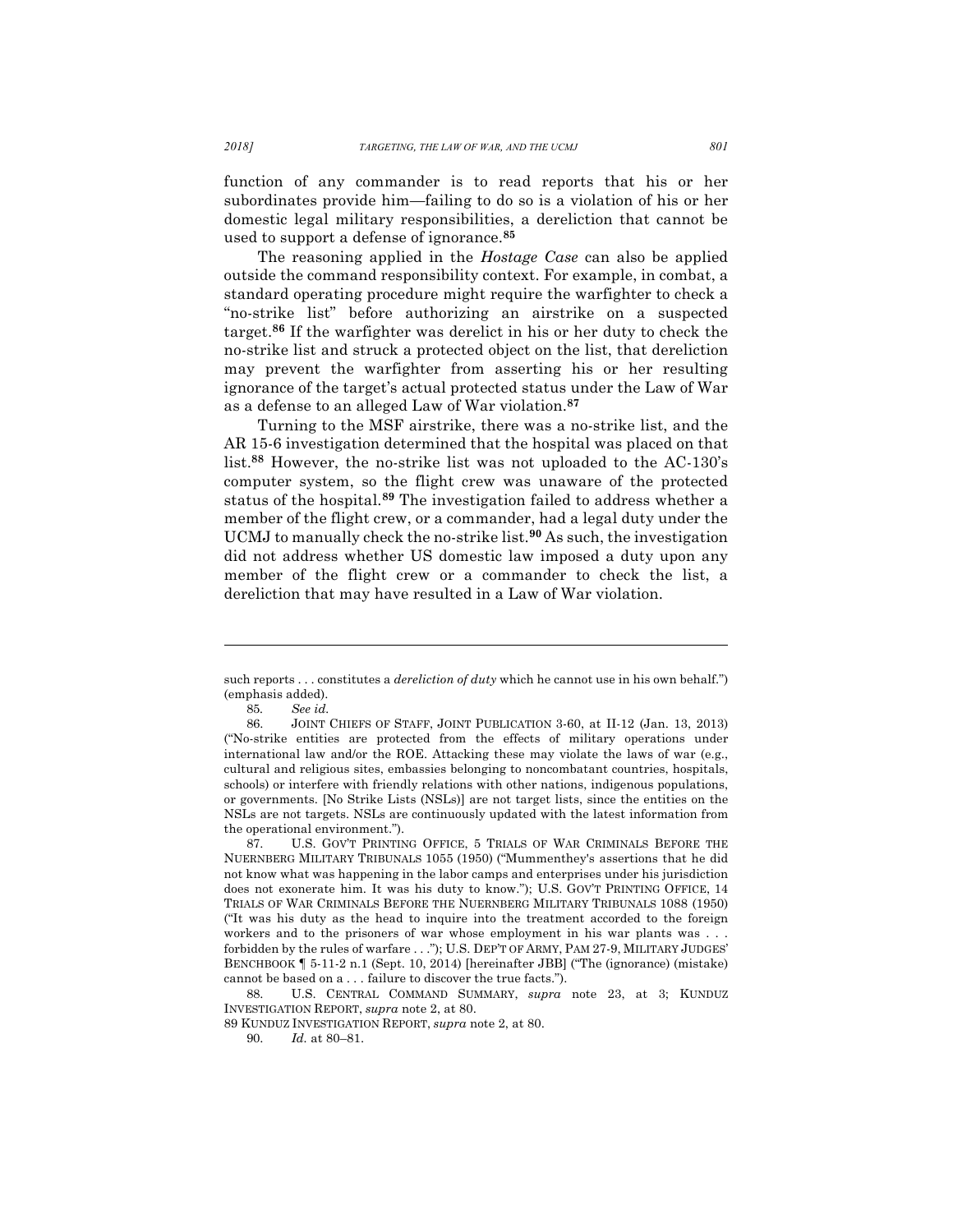The *Targeting Supplement* specifically addresses the application of the ignorance-of-fact defense to the Law of War to such an occurrence in the future.**<sup>91</sup>** In particular, it makes clear that an intentional dereliction or a culpably negligent dereliction of duty may result in the denial of the ignorance-of-fact defense in the context of alleged violations of the Law of War.**<sup>92</sup>**

#### VI. THE LAW OF WAR AND THE UCMJ

#### A. *Public Authority Justification and the Law of War*

The public authority justification is the key to understanding how a Law of War violation may result in a violation of crimes contained in the UCMJ, such as assault, murder, or manslaughter.**<sup>93</sup>** The UCMJ's public authority justification is referenced in the *Targeting Supplement*, which states that "[a] death, injury, or other act caused or done in the performance of duty and in compliance with the Law of War is justified and not unlawful with respect to that body of Law."**<sup>94</sup>**

How the public authority justification is applied in the context of the Law of War is explained by a 2010 Department of Justice Office of Legal Counsel (OLC) memorandum.**<sup>95</sup>** This memorandum addressed whether Department of Defense (DoD) officials could be subject to prosecution for conducting a contemplated drone strike against a US citizen who was an enemy combatant located in Yemen.**<sup>96</sup>** 18 U.S.C. § 1119(b) criminalizes the killing of a US national while within the jurisdiction of another country.**<sup>97</sup>** Despite this prohibition, the OLC ultimately concluded that "the statute should be read to exclude from its prohibitory scope killings that are encompassed by traditional justifications, which include the public authority justification."**<sup>98</sup>**

In reaching its conclusion, the OLC noted there is a dearth of precedent addressing the contours of the public authority

<sup>91.</sup> TARGETING SUPPLEMENT, *supra* note 15, at 7.

<sup>92.</sup> *Id.*

<sup>93.</sup> *See* 2016 MCM, *supra* note 53, at II-116 ("A death, injury, or other act caused or done in the proper performance of a legal duty is justified and not unlawful."); *Id.* at Discussion ("killing an enemy combatant in battle is justified"); *cf.* Model Penal Code § 3.03(2)(b) (1985) (proposing that criminal statutes recognize justification for a killing pursuant to a "public duty" that "occurs in the lawful conduct of war"); s*ee also* United States v. Payne, 40 C.M.R. 516, 519 (A.C.M.R. 1969) (stating that a legal duty may be imposed by "the law of war, written and customary").

<sup>94.</sup> TARGETING SUPPLEMENT, *supra* note 15, at 3–4.

<sup>95.</sup> Memorandum from David J. Barron, Acting Assistant Att'y Gen., Office of Legal Counsel, U.S. Dep't of Justice, to the Att'y Gen., *Applicability of Federal Criminal*  Laws and the Constitution to Contemplated Lethal Operations Against Shaykh Anwar *al-Aulaqi* 12 (July 16, 2010) [hereinafter OLC Memo].

<sup>96.</sup> *Id.* at 21.

<sup>97.</sup> *Id*. at 12.

<sup>98.</sup> *Id*. at 17.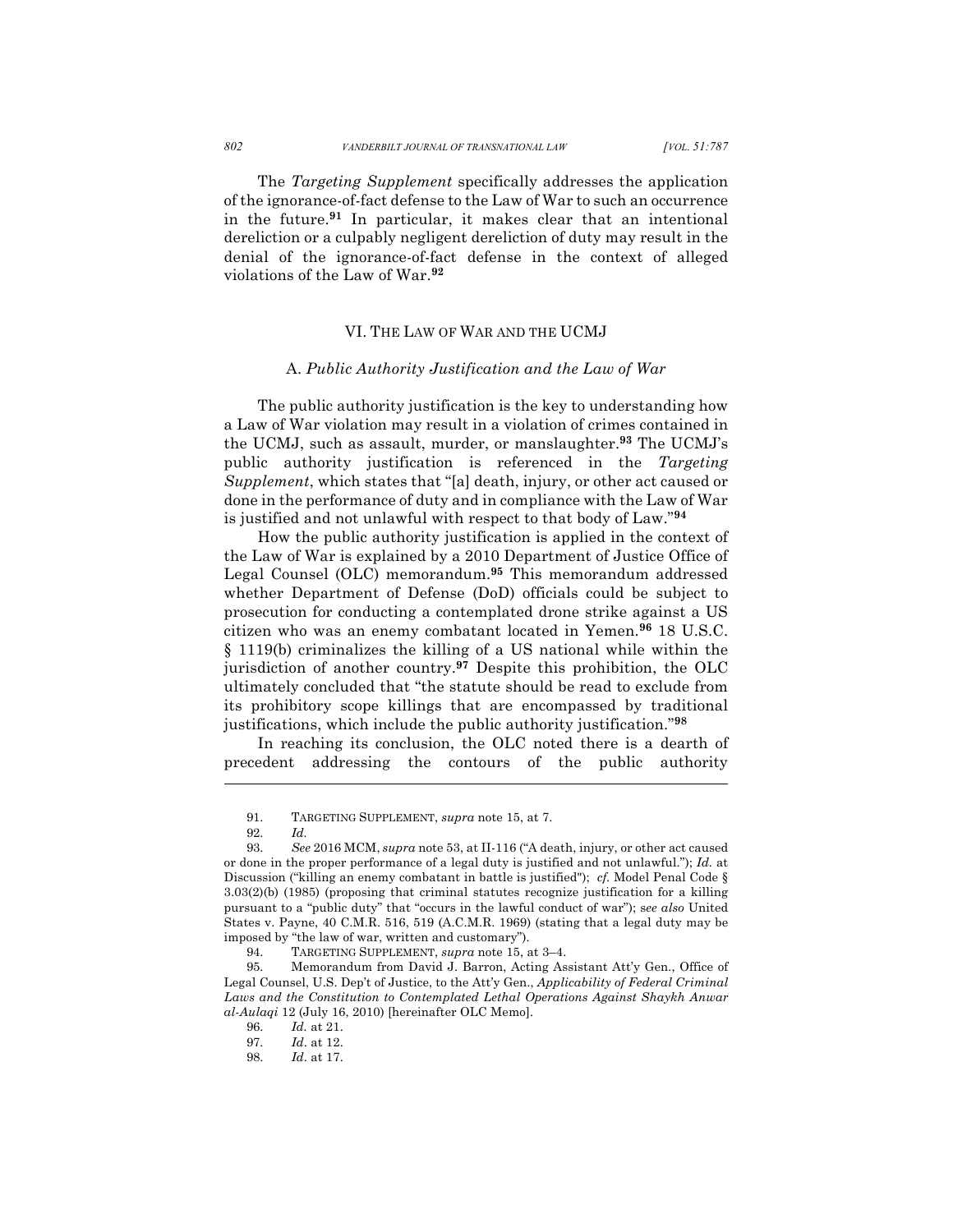justification.**<sup>99</sup>** The OLC also noted there is no federal statute that explicitly establishes a public authority justification defense.**<sup>100</sup>** Nonetheless, it determined that § 1119(b) contemplated a public authority justification because its legislative history contemplated that only "unlawful" killings could be prosecuted**101**—the same terminology used in the UCMJ's punitive articles.**<sup>102</sup>**

The OLC then went on to cite the Laws of War as a specific subset of the public authority justification.**<sup>103</sup>** In particular, the memorandum stated: "[w]e conclude that the [public authority] justification would be available because the operation would constitute the lawful conduct of war—a well-established variant of the public authority justification."**<sup>104</sup>** It is also noteworthy that the OLC relied upon DoD interpretations of the Law of War and US treaty obligations as informing the contours of the public authority immunity for the DoD personnel at issue.**<sup>105</sup>**

The *Targeting Supplement* therefore should be understood as taking the same approach to applying the Law of War under the UCMJ that the OLC took to applying the Law of War under federal statute. That is, it relies upon DoD interpretations of the Law of War and US treaty obligations as informing the contours of the combatant immunity in the context of targeting. When service members are "plainly incompetent or . . . knowingly violate the law,"**<sup>106</sup>** they lose their protection from prosecution for the common law-like crimes contained in the UCMJ's punitive articles. As the *Targeting*

l

105. *See id.* ("Although DoD would specifically target al-Aulaqi, and would do so without advance warning, such characteristics of the contemplated operation would not violate the laws of war and, in particular, would not cause the operation to violate the prohibitions on treachery and perfidy-which are addressed to conduct involving a breach of confidence by the assailant."); *see, e.g.*, Hague Convention IV, Annex, art. 23(b), 36 Stat. at 2301–02 ("[I]t is especially forbidden . . . to kill or wound treacherously individuals belonging to the hostile nation or army"); *cf.* Protocol Additional to the Geneva Conventions of 12 August 1949, and Relating to the Protection of Victims of International Armed Conflicts, art. 37(1) (prohibiting the killing, injuring or capture of an adversary in an international armed conflict by resort to acts "inviting the confidence of [the] adversary . . . with intent to betray that confidence," including feigning a desire to negotiate under truce or flag of surrender; feigning incapacitation; and feigning noncombatant status). Those prohibitions do not categorically preclude the use of stealth or surprise in conducting an attack against individual soldiers or officers. *See* U.S. ARMY FIELD MANUAL 27-10, ¶ 31 (1956) (article 23(b) of the Annex to the Hague Convention IV does not "preclude attacks on individual soldiers or officers of the enemy whether in the zone of hostilities, occupied territory, or else-where, and we are not aware of any other law-of-war grounds precluding the use of such tactics.").

<sup>99.</sup> *Id*. at 15.

<sup>100.</sup> *See id*. at 17.

<sup>101</sup>*. See id*. at 12–14.

<sup>102.</sup> *See, e.g.*, UCMJ, *supra* note 13, art. 118 (premeditated murder).

<sup>103.</sup> *See* OLC Memo, *supra* note 95, at 20.

<sup>104.</sup> *Id*.

<sup>106.</sup> TARGETING SUPPLEMENT, *supra* note 15, at 4 n.26.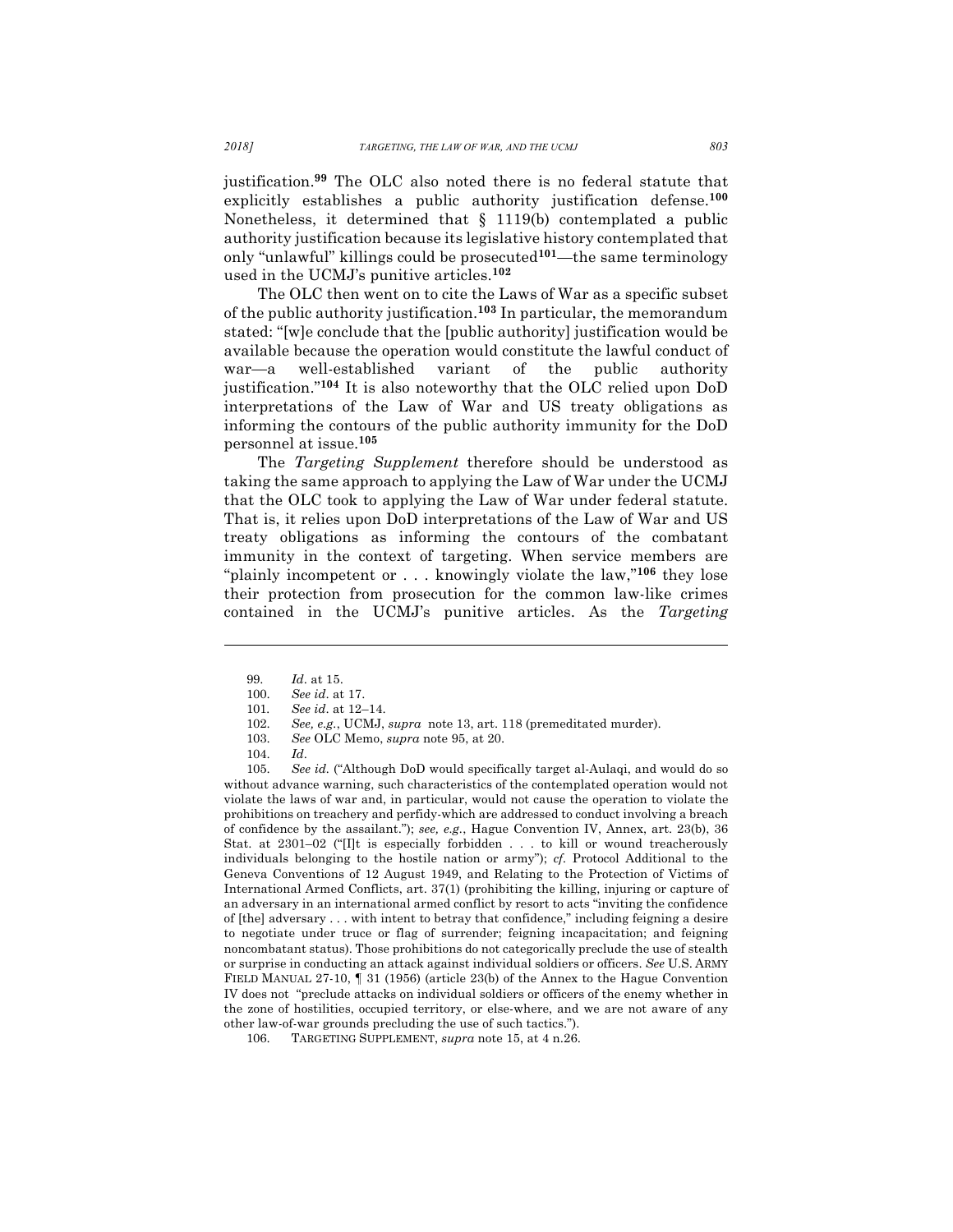*Supplement* explains, for those who violate Law of War targeting obligations, those crimes could include: attempts, conspiracy, murder, involuntary manslaughter, assault, and so forth.**<sup>107</sup>**

## B. *Grave Breaches of the Law of War*

While every violation of the Law of War may be punishable under the UCMJ, not every violation will amount to a grave breach of the Law of War. However, it would be inaccurate to say, as was asserted by US Central Command (CENTCOM) in the aftermath of the MSF incident, that the"[t]he label 'war crimes'" applies only to "*intentional acts*—*intentionally* targeting civilians or *intentionally* targeting protected objects."**<sup>108</sup>** Rather, for the United States, even "grave breaches" of the Law of War—those defined in the 1949 Geneva Conventions**109**—can result from culpable negligence.**<sup>110</sup>** In particular, the *Targeting Supplement* makes this clear in articulating the following grave breaches defined in the 1949 Geneva Conventions as being potentially implicated in the targeting context:

- "[W]ilful killing" of protected persons;
- "[W]ilfully . . . causing serious injury to body or health" to protected persons;
- "Willful harm to protected property provided damage thereto is "extensive"; and
- "Culpably negligent harm to protected property . . . provided the harm was the product of the 'wanton' form of culpable negligence,and the damage caused was 'extensive.'"**<sup>111</sup>**

Although CENTCOM's assertion on this matter was inaccurate, the CENTCOM report was partially correct in the context of the conflict in Afghanistan. To understand this point, it is first necessary to understand that conflict in Afghanistan is generally recognized as a Common Article 3 conflict, also known as a non-international armed conflict (NIAC).**<sup>112</sup>** Because Common Article 3 does not define any

<sup>107.</sup> *See id.* at 7–8.

<sup>108.</sup> U.S. CENTRAL COMMAND SUMMARY, *supra* note 23, at 2.

<sup>109.</sup> *See* GC, *supra* note 12; GC II, *supra* note 12; GC III, *supra* note 12; GC IV, *supra* note 12.

<sup>110.</sup> *See* TARGETING SUPPLEMENT, *supra* note 15, at 10.

<sup>111.</sup> *Id.* at 9–10.

<sup>112.</sup> *See* White House, Report on the Legal and Policy Frameworks Guiding the United States' Use of Military Force and Related National Security Operations 15 (Dec. 2016) ("As a matter of international law, the United States initiated counterterrorism combat operations in Afghanistan in U.S. national self-defense. On October 7, 2001, the United States notified the U.N. Security Council consistent with Article 51 of the U.N. Charter that the United States was taking action in the exercise of its right of selfdefense in response to the September 11th attacks. Seventy-two U.S. military operations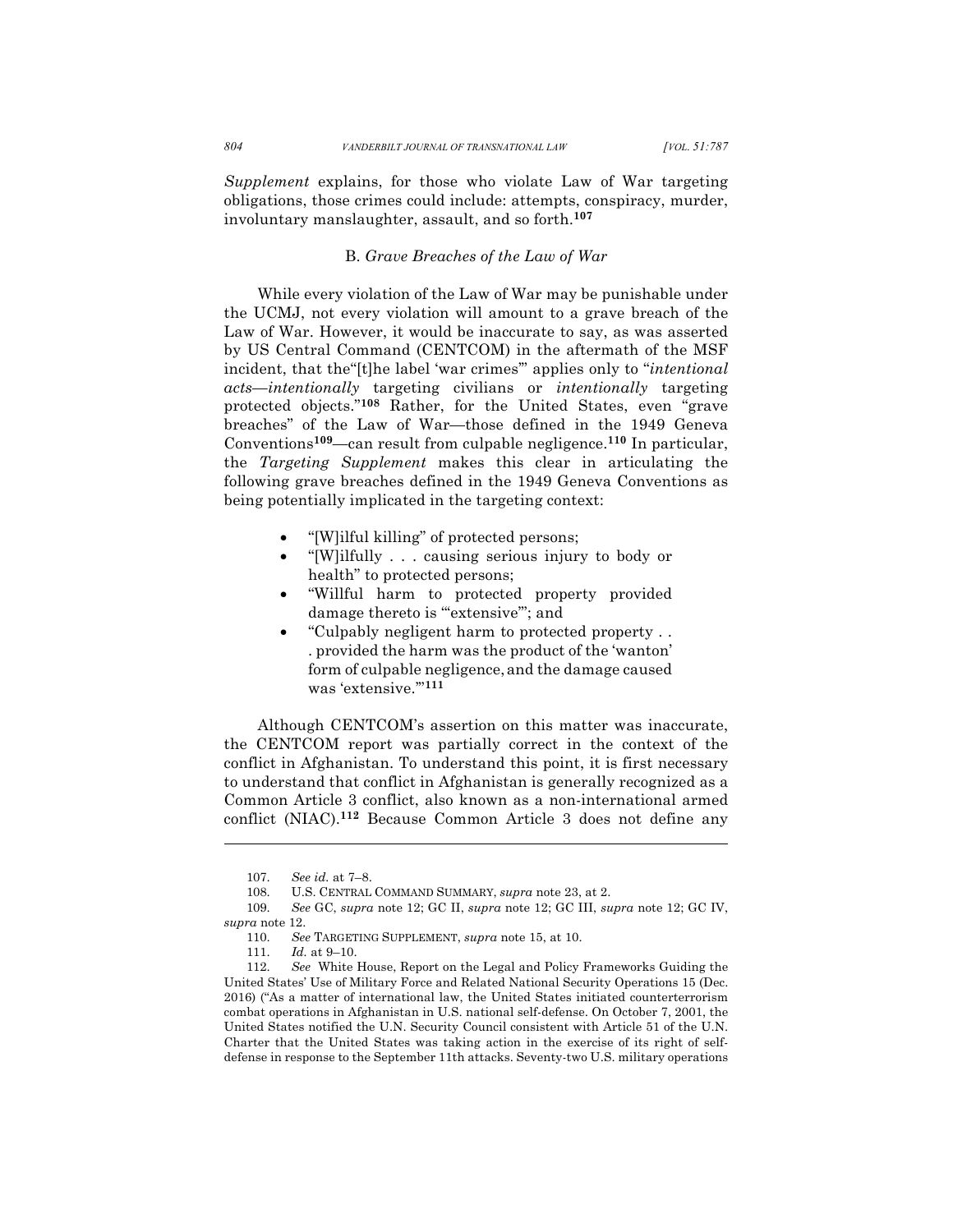grave breaches in an NIAC, a plain reading of this article would lead one to conclude that none of the grave breaches listed in the previous paragraph apply to the MSF incident, willful or otherwise.**<sup>113</sup>** However, the United States has taken the position that the offenses listed in Common Article 3 can amount to a grave breach in an NIAC to the extent those offenses are also referenced in the grave breach provisions of the 1949 Geneva Conventions.**<sup>114</sup>** As such, in the context of targeting, the grave breaches related to willfully harming protected persons meet this criteria.**<sup>115</sup>** By contrast, the grave breach provision related to intentional or culpably negligent harm to protected property cannot apply in an NIAC, because this provision has no analog in Common Article 3.**<sup>116</sup>**

Therefore, the CENTCOM statement is accurate as it applies to Afghanistan to the extent it states that "[t]he label 'war crimes'" applies only to "*intentional acts*—*intentionally* targeting civilians . . . ."**<sup>117</sup>** Further, as there was no evidence of intentional harm to protected persons in the MSF incident, no "grave breach" of the Law of War occurred in that circumstance.**<sup>118</sup>** Nonetheless, the CENTCOM statement indicated there was a lack of understanding that unintentional acts could amount to a grave breach, and this resulted in justifiable criticism that called into question the validity of various findings.**<sup>119</sup>** Therefore, the *Targeting Supplement* specifically addresses how targeting law violations may amount to grave breaches in NIAC or otherwise to provide clarity to judge advocates in the future.**<sup>120</sup>**

and support for Afghan military forces in the ongoing armed conflict in Afghanistan are now undertaken consistent with the Bilateral Security Agreement between the United States and Afghanistan and with the consent of the Government of Afghanistan.").

<sup>113.</sup> *See, e.g.*, GC I, *supra* note 12, art. 3 (this article is common to all four Geneva Conventions).

<sup>114.</sup> *See* DOD LAW OF WAR MANUAL, *supra* note 2, ¶ 18.9.3.2 ("Since Common Article 3 of the 1949 Convention protects persons against some of the acts described as grave breaches, the United States took the position that the obligations created by the grave breaches provisions of the 1949 Geneva Conventions could also apply to violations of Common Article 3.").

<sup>115.</sup> *Compare* GC IV, *supra* note 12, art. 147 (classifying as a grave breach "willful killing" and "willfully . . . causing serious injury to body or health . . ."), *with id.* art. 3 (prohibiting in pertinent part "violence to life and person, in particular murder of all kinds . . .").

<sup>116.</sup> *Compare* GC IV, *supra* note 12, art. 147 (classifying as a grave breach "extensive destruction . . . of property, not justified by military necessity and carried out unlawfully and wantonly."), *with id.* art. 3 (not articulating the causing of harm to property as a violation of CA3.).

<sup>117.</sup> U.S. CENTRAL COMMAND SUMMARY, *supra* note 23, at 2.

<sup>118</sup> *See id*.; TARGETING SUPPLEMENT, *supra* note 15, at 10. 119. *See* U.S. CENTRAL COMMAND SUMMARY, *supra* note 23.

<sup>120.</sup> *See* TARGETING SUPPLEMENT, *supra* note 15, at 10.